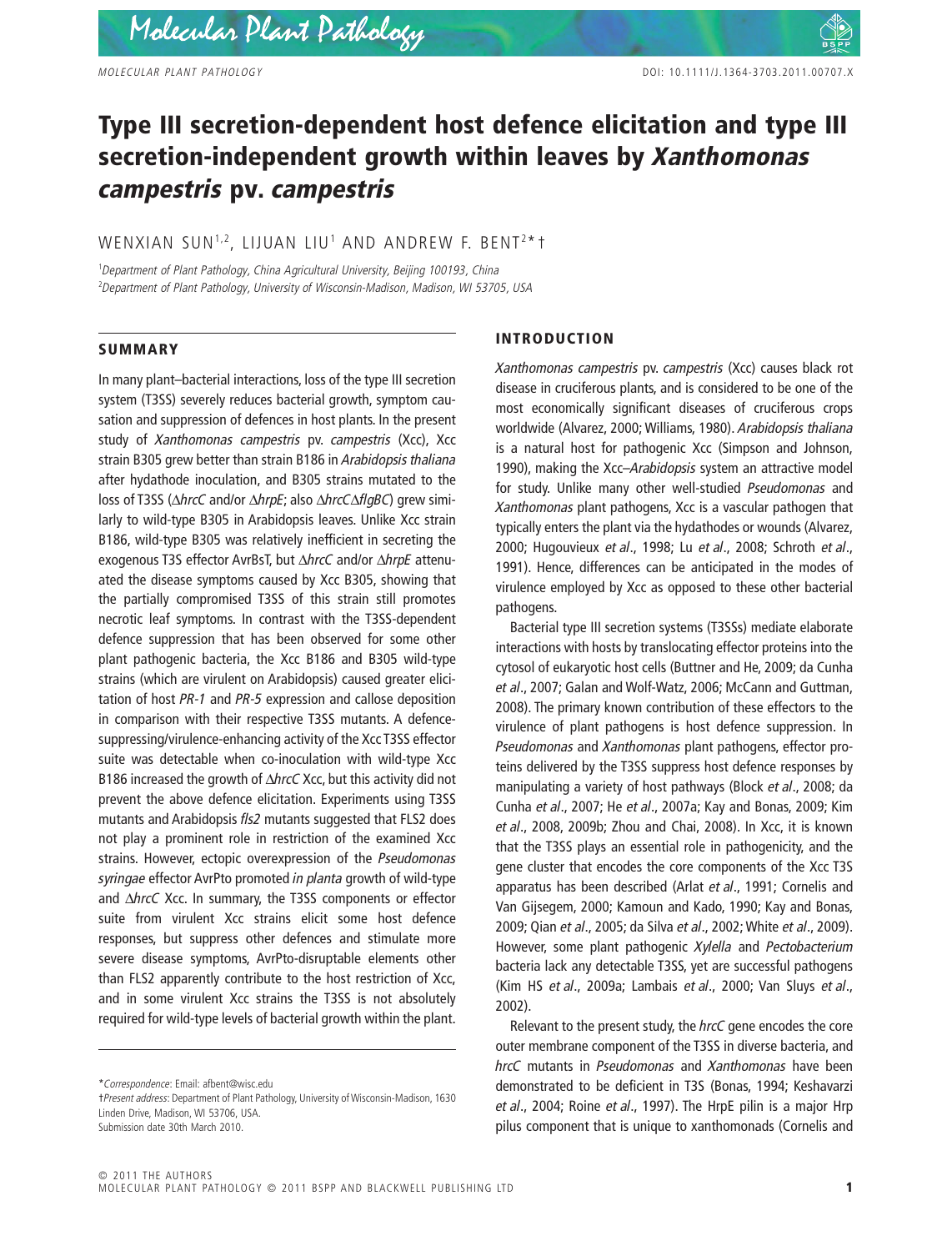Van Gijsegem, 2000; Weber and Koebnik, 2005). This T3SS pilus serves as a conduit for the transfer of bacterial effector proteins into the plant cell cytosol, and is required, for example, for productive interaction of *Xanthomonas campestris* pv. *vesicatoria* (Xcv) with pepper host plants (Casper-Lindley *et al*., 2002; Weber *et al*., 2005).

One of the first indications that a primary role of bacterial T3SS effectors is host defence suppression came from microscopy studies with T3SS mutants of Xcv, which caused much greater plant cell wall thickening and papilla formation than did wild-type bacteria (Brown *et al*., 1995, 1998). In subsequent studies, when wild-type and  $\Delta h$ rcC mutants of Xcv were mix-inoculated into pepper host plants, the bacterial population of the *AhrcC* mutant was significantly larger than after inoculation with the  $\triangle$ *hrcC* mutant only (Keshavarzi *et al*., 2004).T3S-dependent suppression of basal defence responses triggered by bacterial lipopolysaccharides was demonstrated (Keshavarzi *et al*., 2004). Individual *Xanthomonas* T3S effector proteins have also been shown to suppress defence (Kim *et al*., 2008, 2009b; Metz *et al*., 2005). *Xanthomonas* bacteria can also suppress plant defences independent of the T3SS, such as via xanthan gum or cyclic  $\beta$ -(1,2) glucans (Rigano *et al*., 2007; Yun *et al*., 2006).

*Xanthomonas* T3S effectors can play other roles in pathogenicity (for example, AvrBs3 acts as a plant transcription factor that provokes the developmental reprogramming of host cells; Kay and Bonas, 2009; White *et al*., 2009). Recently, it has been demonstrated that several Xcc T3SS effectors, including XopXccN and AvrXccC, are required for full virulence (Jiang *et al*., 2008, 2009; Wang *et al*., 2007). By contrast, deletion of eight known *avr* genes in Xcc had no detectable effect on pathogenicity (Castaneda *et al*., 2005). Many additional *hrp* gene- or T3SSassociated regulators of Xcc virulence systems have been defined recently (Chao *et al*., 2008; Jiang *et al*., 2006; Wang *et al*., 2008; Wei *et al*., 2007). Two avr proteins, AvrXccFM and AvrACXcc8004, can induce an atypical hypersensitive response (HR), i.e. HR in vascular tissues (Castaneda *et al*., 2005; Xu *et al*., 2008; see, for comparison, (Godard *et al*., 2000). Hence, the *Xanthomonas* T3SS and effectors are starting to be understood. However, these studies did not focus on the defence-activating activity of the T3SS effector suite in virulent bacteria.

In addition to the primary T3SS, the present study tested the flagellum secretion system. The flagellum spans the bacterial membrane, and distal components are secreted through the base of the structure via a specialized T3SS (Macnab, 1999). There are examples in which the flagellum-associated secretion system is used as a virulence protein export machine (Journet *et al*., 2005). FlgB and FlgC are among five proteins that make up the rod structure of the flagellum; hence, the deletion of *flgB* and *flgC* genes should block the secretion of any distal components and flagellum-secreted virulence effectors (Aldridge and Hughes, 2002).

Microbe-associated molecular patterns (MAMPs, also called PAMPs), such as flagellin, have been characterized as broadly conserved molecular patterns that are used by host innate immune systems to recognize microbes (Ausubel, 2005; Jones and Dangl, 2006; Nurnberger *et al*., 2004). Our group has demonstrated previously that some Xcc strains (including B305) express a flagellin that is detectable by the FLS2 flagellin receptor, whereas other Xcc strains (including B186) express a flagellin that is not detectable by Arabidopsis FLS2 (Sun *et al*., 2006). However, we found that isogenic Xcc flagellin (*fliC*) gene replacement strains expressing eliciting or noneliciting flagellins grew similarly in Arabidopsis leaves that carried a functional FLS2. Resistance against Xcc in Arabidopsis was enhanced if purified eliciting flagellin was used to trigger *FLS2* dependent responses 1 day prior to Xcc infection, but the FLS2 system had no detectable effect on disease outcome when naive plants were infected by Xcc that expressed a detectable flagellin*.* We hypothesized that Xcc bacteria might actively suppress flagellin-elicited host defences (Sun *et al*., 2006); this has been shown for *Pseudomonas syringae* bacteria (Gohre *et al*., 2008; Shan *et al*., 2008; de Torres *et al*., 2006; Xiang *et al*., 2008).

Initially hypothesizing that the secretion systems of Xcc help to suppress flagellin-triggered plant basal defences, the present study disrupted type III Hrp and Flg secretion systems in Xcc strains B94, B186 and/or B305.We observed that Xcc strain B305 is much less efficient than strain B186 in secreting the Xcv T3S effector AvrBsT. Intriguingly, after hydathode inoculation, Xcc B305 mutants disrupted for T3SS grew to population sizes in plants similar to those of the wild-type strain. Loss of T3SS delayed and reduced symptom formation on plants. Moreover, for multiple Xcc strains, the induction of host basal defence was reduced rather than increased when the T3SS was knocked out. Wild-type Xcc strains, such as B186, are virulent on Arabidopsis Col-0 and grow with no detectable elicitation of an HR, yet produce T3SS components and/or effectors that induce as well as suppress host defence responses.

#### **RESULTS**

## **Loss of T3SS imposes different effects on bacterial growth in Arabidopsis leaves among three different Xcc strains**

Previously studied *P. syringae* and *X. campestris* pathovars carrying a mutated *hrcC* are deficient in T3S, exhibit loss of pathogenicity on host plants and fail to induce an HR on resistant hosts (Alfano and Collmer, 1996, 2004; Keshavarzi *et al*., 2004). We used homologous recombination to construct unmarked *hrcC* gene deletion mutants ( $\triangle$ *hrcC*) of Xcc strains B94,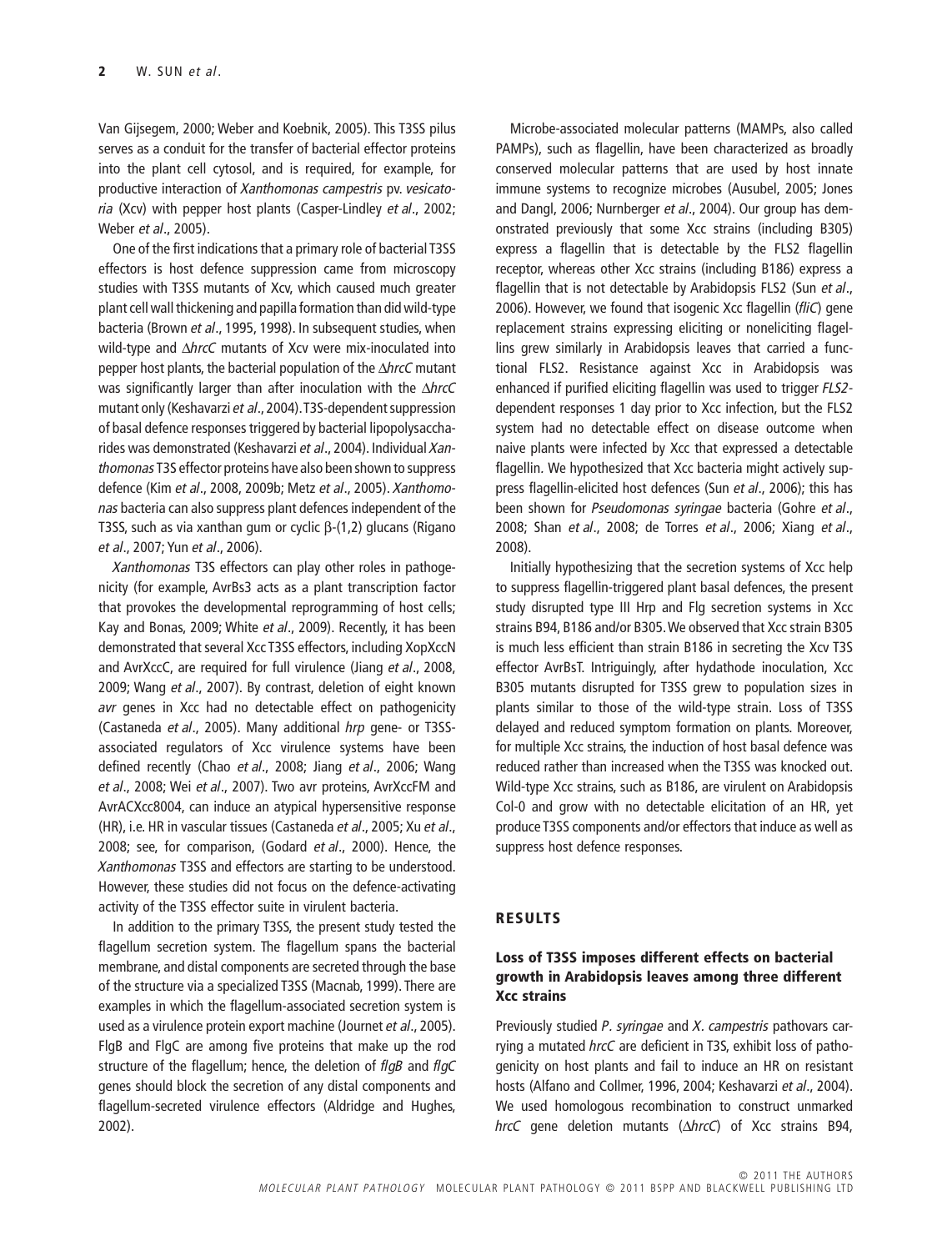

**Fig. 1** Deletion of *hrcC* or *hrpE* causes different *in planta* bacterial growth phenotypes of *Xanthomonas campestris* pv. *campestris* (Xcc) B94, B186 and B305. (A) Xcc population sizes within Arabidopsis leaves 4 days after hydathode inoculation (inoculation by spraying bacteria onto rosette leaves of guttating plants). Bars are means  $\pm$  standard error. \*Significant difference from the wild-type version of the same strain on the same host genotype (*t-*test, *P <* 0.05). WT, wild-type strain;  $\Delta h$ rcC, isogenic strain with unmarked deletion of hrcC gene. This and all other experiments in all figures were repeated with similar results on at least two separate dates unless specifically noted. (B, C) Xcc leaf populations 3 days after inoculation of Arabidopsis by vacuum infiltration. (D) *In planta* growth curve of B305 D*hrcC/hrpE* and wild-type B305 after inoculation by vacuum infiltration into Arabidopsis Col-0 leaves (dpi, days post-inoculation). (A–D) Mean ± standard error of mean; bar fill in (A), (B) and (C) indicates plant genotype. cfu, colony-forming units. (E) Representative leaf disease symptoms 7 days after vacuum infiltration. Xcc strain genotype noted below and to the left of the photographs.

B186 and B305, precisely deleting from the start to the stop codon of the open reading frame. To corroborate the essential role of T3SS in Xcc virulence (Arlat *et al*., 1991; Kamoun and Kado, 1990), these *AhrcC* and wild-type strains were spray inoculated onto Arabidopsis leaves after the induction of guttation droplets. The B186 AhrcC strain exhibited reduced population levels as expected, but the B305 AhrcC

and B94  $\triangle$ *hrcC* strains grew to population levels similar to those of the isogenic wild-type parent strains (Fig. 1A). When bacteria were introduced directly into the leaf interior by vacuum infiltration, the *AhrcC* mutation caused reduced bacterial populations for the B94 and B186 strains, but the B305 strain once again grew to similar levels with or without *hrcC* (Fig. 1B). Deletion of *hrcC* was confirmed by Southern blot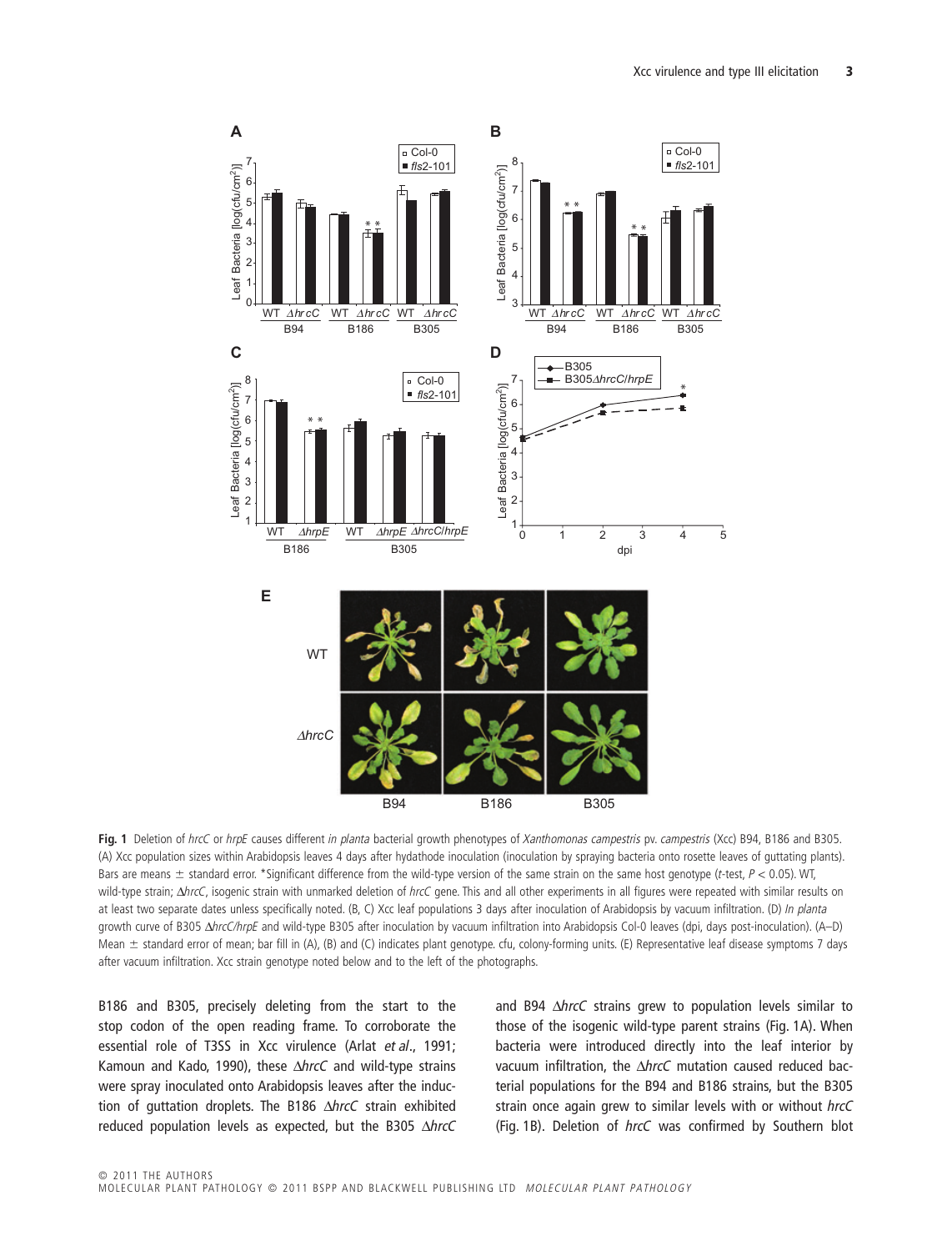(Fig. S1, see Supporting Information). Loss of *hrcC* function of all three Xcc strains was also confirmed by complementation with *hrcC* (data not shown) and by other means (see following sections). Hydathode invasion after spray inoculation was indicated by the classic Xcc V-shaped lesions formed at leaf margins (Fig. S2, see Supporting Information). Based on the results of Figs 1A,B, strains B186 and B305 were chosen for more in-depth study.

To further confirm the finding of T3SS-independent growth, a separate T3SS gene (*hrpE*) was deleted from Xcc strains B186 and B305, and a double mutant of B305 was also constructed. On plant inoculation by vacuum infiltration, the *AhrpE* mutation greatly reduced the virulence of B186, but caused significantly less effect on the growth of B305 (Fig. 1C). Similar growth of Xcc B305 with or without *hrcC* was observed in three different Arabidopsis ecotypes (Fig. 1A and Fig. S3, see Supporting Information). As noted in a previous study, wildtype B305 grew less well than other wild-type Xcc after vacuum infiltration into Arabidopsis (Sun *et al*., 2006; and compare Fig. 1A,B). The experiment reported in Fig. 1D examined this and, although a 10-fold or greater increase in bacterial populations occurred for B305 strains even after vacuum infiltration, a difference was observed between B305 and the B305  $\triangle$ *hrcC* $\triangle$ *hrpE* mutant. The results after spray inoculation of guttating plants (as in Fig. 1A) may be of more interest, where wild-type B305 reproducibly established larger populations than B186 in Arabidopsis leaves. By spray inoculation, loss of the TTSS reproducibly caused no significant reduction in bacterial population growth of B305 within leaves.

We also made and tested B305 strains with deletion of the flagellar basal body *flgB/C* genes that have an impact on the secretion of flagellar and other proteins (Journet *et al*., 2005), as well as a B305  $\triangle$ *hrcC* $\triangle$ *flgB/C* double mutant to disrupt both predicted T3SSs of Xcc. These strains also established leaf populations similar to those of wild-type B305 in Arabidopsis Col-0 leaves (Fig. S4, see Supporting Information). The phenotypes of the bacterial strains used in this study are summarized briefly in Table S1 (see Supporting Information).

## **Loss of T3SS attenuates disease symptoms caused by Xcc**

Although the loss of T3SS function had less effect on the *in planta* growth of Xcc B305 than B186, lesion formation by B305 T3SS mutants was attenuated. Under one type of standard experimental conditions, disease symptoms became visible on Arabidopsis leaves 4 days after vacuum infiltration of wild-type B305, whereas disease symptoms caused by B305 AhrcC were not evident until 7 days after inoculation (Fig. 1E, and data not shown). The behaviour of Xcc wild-type and  $\Delta h$ rcC strains was also tested for compatible interaction with *Nicotiana*

## **A**



**Fig. 2** Virulence of (leaf symptoms caused by) *Xanthomonas campestris* pv. *campestris* (Xcc) B305 on *Nicotiana benthamiana* is greatly attenuated by the loss of the *hrcC* gene despite sustained growth *in planta*. (A) Necrosis caused by Xcc B305 strains 5 days after syringe infiltration of the same strain onto *N. benthamiana* leaf. No tissue collapse was evident until at least 3 days after inoculation. WT, wild-type B305;  $\Delta$ hrcC, B305 $\Delta$ hrcC; D*hrcC*-comp, B305D*hrcC* carrying a plasmid with wild-type *hrcC* locus under the control of the native promoter. (B) Xcc populations in syringe-infiltrated *N. benthamiana* leaves. (C) Xcc B305 populations in syringe-infiltrated *N. benthamiana* leaves; dpi, days post-inoculation. (B, C) Data are mean  $\pm$  standard error; bar fill and *x*-axis, or line and symbol type, denote bacterial genotypes as described in (A). \*Significant difference from the wild-type version of the same strain (*t*-test, *P* < 0.05). cfu, colony-forming units.

*benthamiana* plants and, 5 days after syringe infiltration into leaf mesophyll, the B305 wild-type and  $\Delta h$ rcC strains again caused markedly different disease symptoms (Fig. 2A). Xcc B305 caused complete chlorosis/necrosis in the infiltrated leaf area, whereas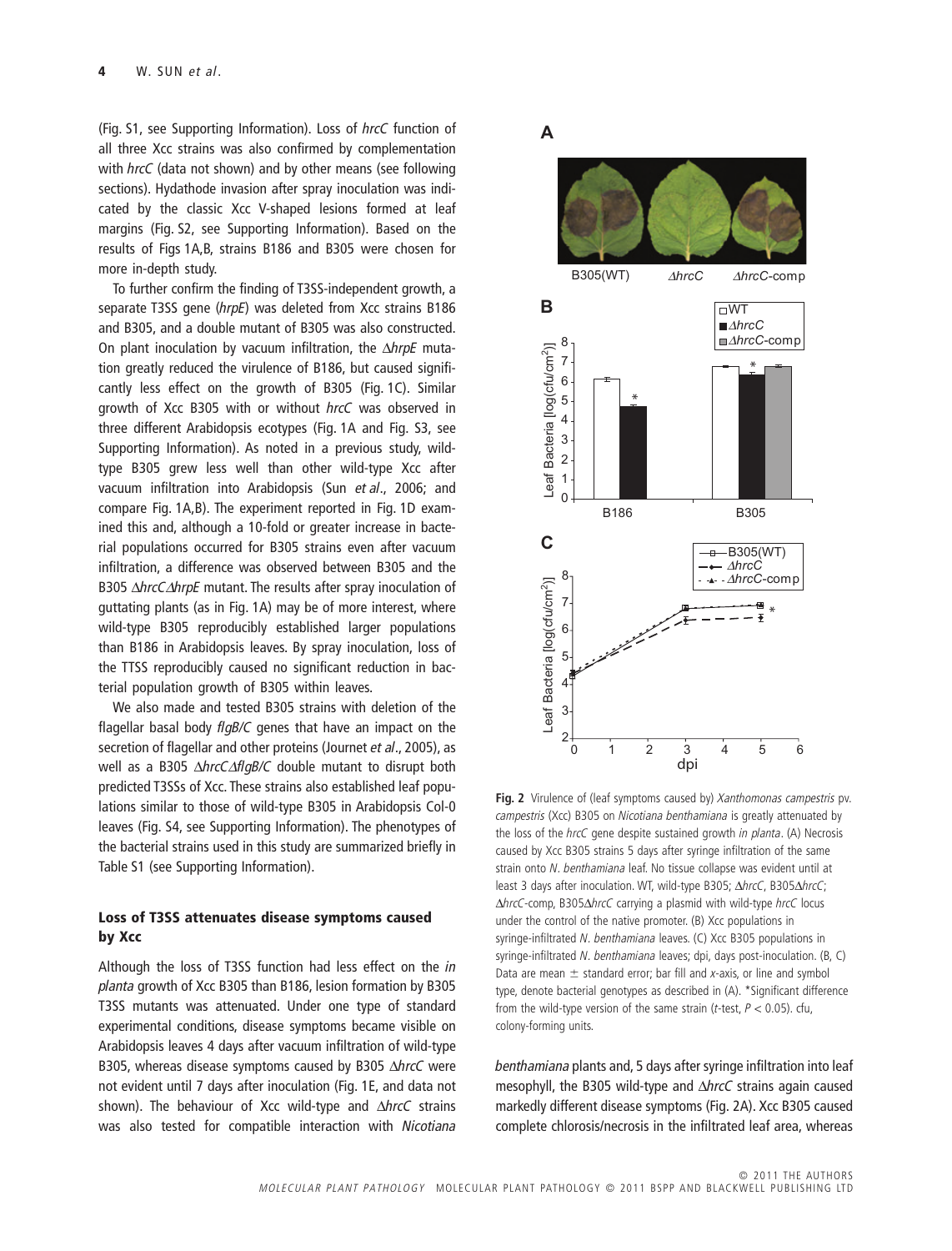

**Fig. 3** Type III secretion (T3S) effector AvrBsT is secreted efficiently by *Xanthomonas campestris* pv. *campestris* (Xcc) B186, but inefficiently by Xcc B305, and is not detectably secreted in D*hrcC* mutants. (A) Hypersensitive response (HR) tissue collapse 24 h after inoculation with Xcc strains as noted [four leaves are shown for each Xcc strain; inoculation at optical density at 600 nm (OD<sub>600</sub>) = 0.3]. 1, wild-type strains with the *AvrBsT-HA* construct; 2,  $\Delta$ *hrcC* strains with the *AvrBsT-HA* construct; 3, wild-type strains with the pDD62 empty vector (EV); 4, D*hrcC* strains with EV. (B) HR scores for leaves inoculated as in (A). Scores were recorded for at least eight leaves per strain; means ± standard error are shown. (C, D) Western blotting for the presence of AvrBsT-HA detected using anti-haemagglutinin (HA) antibody after growth of Xcc B186 with the *AvrBsT-HA* construct (C) in *hrp*-inducing culture medium (SMMXC, pH 6.5–5.5 as noted) or B305 with the *AvrBsT-HA* construct (D) in SMMXC medium, pH 5.5.

B305  $\Delta$ *hrcC* produced only a few small water-soaked spots in the inoculated leaf area. The virulence of the B305 AhrcC mutant was restored when a plasmid-borne wild-type *hrcC* gene was introduced into the *ΔhrcC* strain (Fig. 2A); B186 *ΔhrcC* was also complemented for growth in plants when a plasmid carrying wild-type *hrcC* was added (data not shown). The severe chlorosis/necrosis caused by B305 was unlikely to be the consequence of an HR, because these symptoms only appeared 3–4 days after inoculation. Similarly, no rapid HR was observed after inoculation of Arabidopsis with Xcc B305 (Figs 1 and 3). B186 D*hrcC* grew to much lower levels than wild-type B186 in *N. benthamiana*, whereas a much smaller reduction in the growth of B305  $\triangle$ *hrcC* was observed relative to wild-type B305 (Fig. 2B). In these *N. benthamiana* mesophyll inoculation experiments, B305 grew relatively better than B186 (Fig. 2B), in contrast with the Arabidopsis mesophyll inoculation results of Fig. 1B,C. The population size of B305 ΔhrcC increased more than 100-fold in *N. benthamiana* plant leaves 3 days after inoculation (Fig. 2C). Overall, the above results suggest that the Xcc B305 T3SS effector suite or components promote leaf necrosis during compatible interactions and speed the development of disease symptoms, but, in contrast with most previously studied plant pathogenic proteobacteria, *in planta* growth of Xcc B305 is substantially less dependent on the T3SS.

## **Disruption of Xcc T3SS does not reveal a detectable impact of host FLS2-mediated basal immunity**

Previous work has shown that Xcc strains B305 and B94 express a flagellin that elicits defence responses in Arabidopsis Col-0, whereas the flagellin of Xcc B186 is noneliciting (Sun *et al*., 2006). In that study, an Xcc B186 gene replacement strain expressing a defence-eliciting flagellin infected Arabidopsis similarly to wild-type B186 that produces noneliciting flagellin (Sun *et al*., 2006). In the present study, the hypothesis that one or more T3SS effectors of Xcc suppress FLS2-mediated defences was examined. Each of the tested Xcc strains grew similarly in Arabidopsis Col (wild-type *FLS2*<sup>+</sup> ) and *fls2-101* mutant plants (Fig. 1A–C). In particular, no contribution of FLS2 to the restriction of Xcc growth became evident after disruption of the T3SS in **∆hrcC** or ∆hrpE strains.

## **Xcc B305 is less efficient than B186 in secreting T3S effectors**

The *avrBsT*-dependent HR elicited in Arabidopsis ecotype Pi-0 by Xcc strains can be used to confirm the presence of a functioning T3SS (Cunnac *et al*., 2007). To further test the T3SS functionality of wild-type and mutant strains of Xcc B186 and B305, an *avrBsT*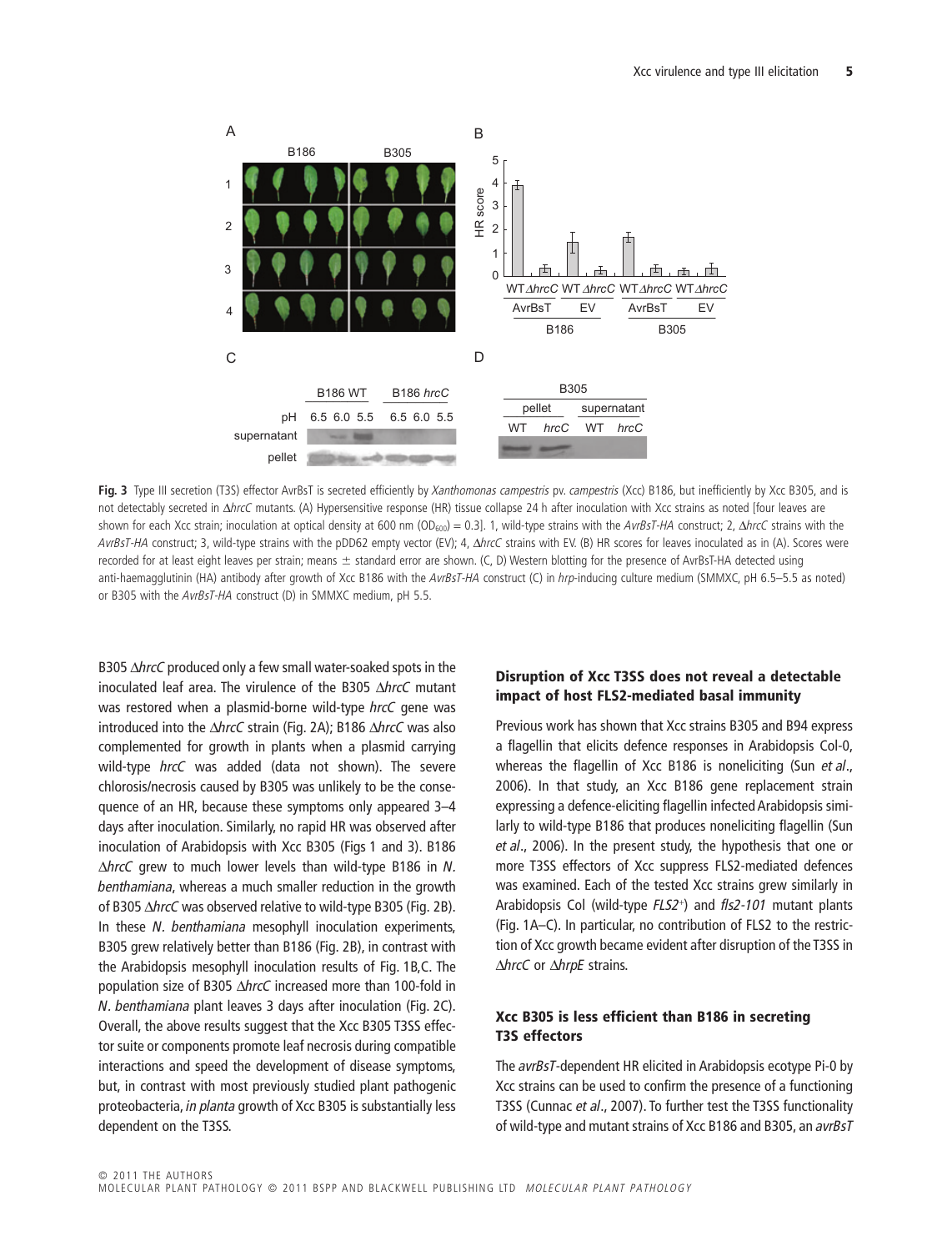construct or empty vector pDD62 was electroporated into the wild-type and  $\Delta h$ rcC mutant strains. Successful transformation was confirmed by Western blot analyses (Fig. 3C,D). Four- to six-week-old Pi-0 plants were used for macroscopic HR analyses. The severity of HR was photographed and scored at 24 h after the leaves had been syringe inoculated with different Xcc strains at high cell density [optical density at 600 nm  $(OD_{600}) = 0.3$ ] (Fig. 3A,B). Xcc B186 expressing AvrBsT-haemagglutinin (AvrBsT-HA) elicited severe HRs, whereas B186 with pDD62 did not. Xcc B186 AhrcC expressing AvrBsT-HA lost the ability to cause an HR. Compared to Xcc B186 with AvrBsT-HA, Xcc B305 with AvrBsT-HA caused an evident, but less severe, HR with subtle tissue collapse on most inoculated leaves (Fig. 3A,B), suggesting that the T3SS of Xcc B305 is functional but possibly less efficient in delivering AvrBsT-HA into Arabidopsis cells than that of B186. *In vitro* secretion assays were performed for these Xcc strains to confirm the secretion of AvrBsT-HA. In these independent experiments, the hrp-inducing SMMXC medium (MMXC plus 100 µg/mL bovine serum albumin) at different pH values (Wang *et al*., 2007) was used to culture Xcc and to trigger the secretion of T3S effectors. For Xcc B186 expressing AvrBsT-HA, Western blot analyses demonstrated that the AvrBsT effector was not detectably secreted into SMMXC medium at pH 6.5, but the amount of AvrBsT-HA in the supernatant increased as the pH of the medium was lowered from 6.0 to 5.5 (Fig. 3C). AvrBsT-HA was not detectable in the supernatant of the Xcc B186 AhrcC mutant at any pH, indicating that the *hrcC* deletion completely disrupted the T3SS of B186 (Fig. 3C). In contrast, for Xcc B305, AvrBsT-HA was detected only in cell pellets and, in repeated experiments, was not detectable in the supernatant, even when the wild-type strain with AvrBsT-HA was cultured in SMMXC medium at pH 5.5 (Fig. 3D).

## **The set of host defences disrupted by** *Pseudomonas* **effector AvrPto contribute to the restriction of Xcc growth**

AvrPto is an effector protein from *P. syringae* pv. *tomato* that disrupts host defences by disrupting the activity of at least one and probably more MAMP receptors (FLS2, EFR, possibly others including the co-receptor BAK1; Shan *et al*., 2008; Xiang *et al*., 2008, 2011). In the absence of a detectable effect of FLS2 on Xcc (see previous section), ectopic AvrPto expression was used to determine whether the broader suite of AvrPto-sensitive host defence components had an impact on Xcc. Transgenic plants were used in which AvrPto was conditionally overexpressed 1 day prior to inoculation under the control of a dexamethasone (Dex)-inducible promoter (Aoyama and Chua, 1997; Hauck *et al*., 2003). Leaf populations of the Xcc B186 wild-type and  $\triangle$ *hrcC* strains grew to approximately 20-fold and 50-fold higher levels, respectively, when AvrPto was overexpressed, in comparison



**Fig. 4** Dexamethasone-inducible expression of *avrPto* in Arabidopsis promotes the *in planta* growth of *Xanthomonas campestris* pv. *campestris* (Xcc) wild-type and D*hrcC* strains after vacuum infiltration. (A) Population sizes of Xcc B186 wild-type and ΔhrcC strains in transgenic plants carrying *avrPto* under the control of a dexamethasone-inducible promoter (+*avrPto*), or nontransgenic Col *gl-1* plants (-*avrPto*), after spraying plants with dexamethasone (Dex) or with buffer (mock) 24 h prior to inoculation. (B) Population sizes of Xcc B305 wild-type and  $\Delta h$ rcC strains in an experiment similar to that in (A). All data are means  $\pm$  standard error. \*Significant difference from the same strain on -*avrPto* plants (*t*-test, *P* < 0.05). cfu, colony-forming units.

with the same strains in Dex-sprayed plants lacking the  $P_{Dex}$ *avrPto* construct or in mock-sprayed *P<sub>Dex</sub>-avrPto* transgenic plants (Fig. 4A). Induced AvrPto expression also increased significantly the leaf population sizes of B305 wild-type and  $\Delta h$ rcC strains (Fig. 4B). Hence, the AvrPto effector assisted the growth of Xcc B186 and B305, even though mutational removal of only FLS2 did not.

## **The T3SS components or effector suite in Xcc induces host basal defence responses while promoting virulence**

For compatible interactions of plants with virulent *P. syringae* and Xcv bacteria, the T3S effector suite has been shown to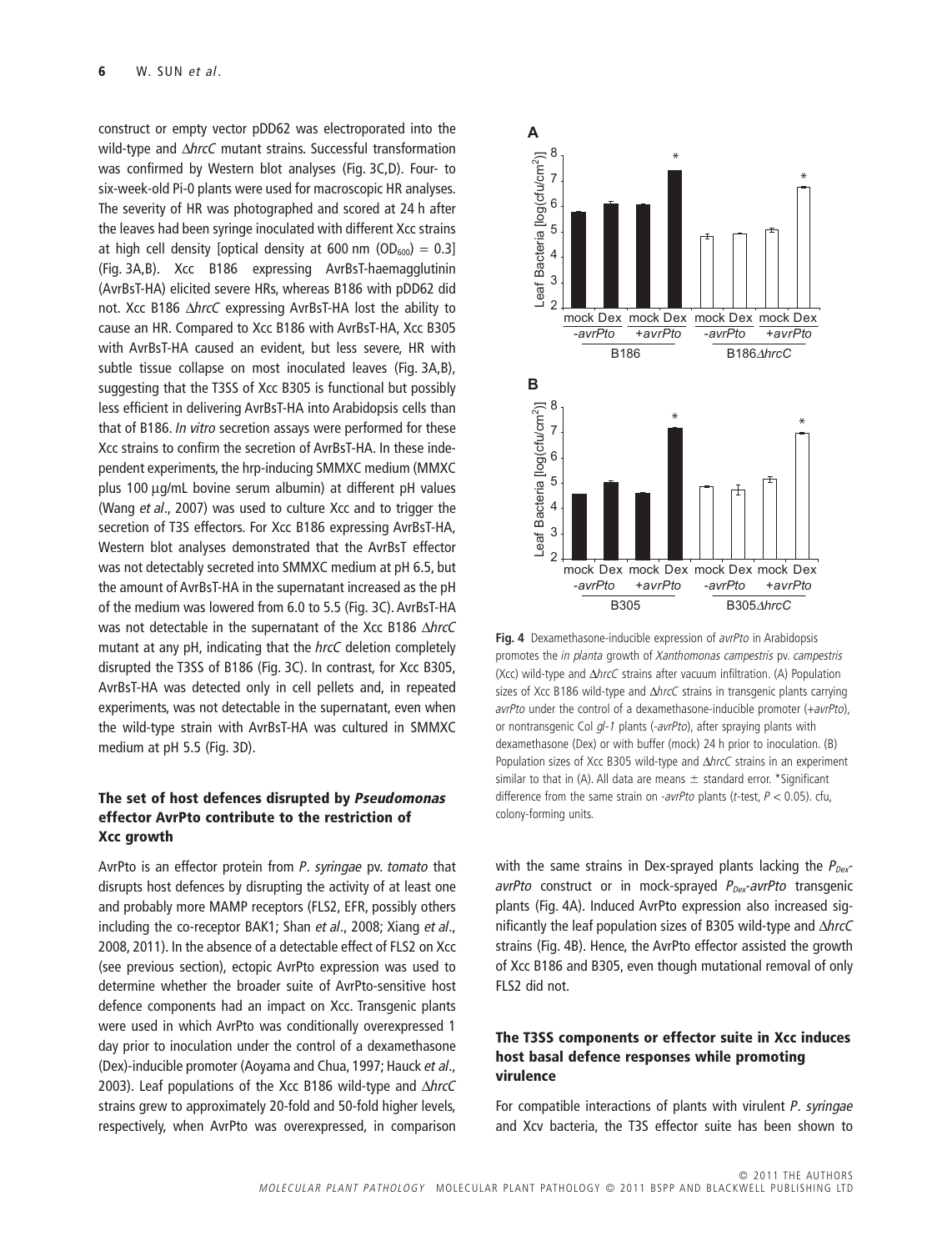

**Fig. 5** Elicitation of Arabidopsis basal defence responses by *Xanthomonas campestris* pv. *campestris* (Xcc) is impaired, not elevated, when the *hrcC* gene is deleted. (A) Representative images of callose deposition in leaves 24 h after infiltration of Arabidopsis Col-0 leaves with flg22 peptide or with Xcc strains of the indicated genotype. (B) Quantification of callose deposits per field of view 24 h after infiltration of Xcc strains into Arabidopsis Col-0 plants carrying *avrPto* under the control of a dexamethasone-inducible promoter, activated in some samples by dexamethasone application 24 h prior to bacterial inoculation. Top and bottom lines of the *x*-axis annotation indicate the bacterial genotype, middle line indicates plant treatment (–Dex, mock treatment; +Dex, with dexamethasone treatment). Mean  $\pm$  standard error and statistical significance from other plants treated with the same bacterial strain (*t-*test, *P <* 0.05) are shown; asterisk above  $\Delta h$ rcC—Dex is for difference from wild-type (WT)—Dex; asterisk above WT +Dex is for difference from WT—Dex; double asterisk above  $\Delta h$ rcC +Dex is for difference from both  $\Delta$ *hrcC*—Dex and WT +Dex. (C) Abundance of the indicated mRNAs 24 h after the treatments described in (B). For *hrcC* genotypes, + indicates wild-type hrcC<sup>+</sup> and—indicates  $\Delta$ hrcC. Equivalent tissue quantities were extracted and assayed using semiquantitative reverse transcription-polymerase chain reaction (RT-PCR); *Actin2* served as a control for mRNA equivalence.

suppress plant basal defences, such as callose deposition and pathogenesis-related (PR) gene expression, that are triggered by MAMP detection (Alfano and Collmer, 2004; Block *et al*., 2008; Speth *et al*., 2007). We examined callose deposition in plant leaves after Xcc inoculation to determine whether the Xcc T3S effector suite successfully suppresses plant basal defences. Infiltration of flg22 peptide as a positive control induced callose deposition in Arabidopsis Col-0 leaves, as expected (Fig. 5A). Wild-type Xcc B186 and B305 strains also induced callose deposition (Fig. 5A,B). In contrast with T3SSdeficient mutants of *P. syringae* pv. *tomato* and Xcv, which elicit more callose deposition than do isogenic wild-type strains (e.g. Brown *et al*., 1995; Hauck *et al*., 2003), Xcc B186  $\Delta$ *hrcC* partially lost the ability to induce callose deposition

(Fig. 5A,B). Equally interesting, the B305 wild-type and ΔhrcC strains that grow to similar levels within leaves had a similar ability to trigger callose deposition (Fig. 5A,B). Similar callose deposition was observed on wild-type and *fls2-101* plants for Xcc B186 and B305 strains and their derivative ΔhrcC strains (Fig. S5, see Supporting Information). This latter result suggests that Xcc elicitors other than flagellin are primarily responsible for the triggering of callose deposition in Arabidopsis.

Callose deposition assays were also performed after Xcc infiltration into Arabidopsis leaves that overexpressed the *P. syringae* effector AvrPto. Consistent with published findings for *P. syringae* bacteria, AvrPto reduced callose deposition in plants infiltrated with Xcc B305, B30 5 $\Delta$ *hrcC* and B186  $\Delta$ *hrcC* strains.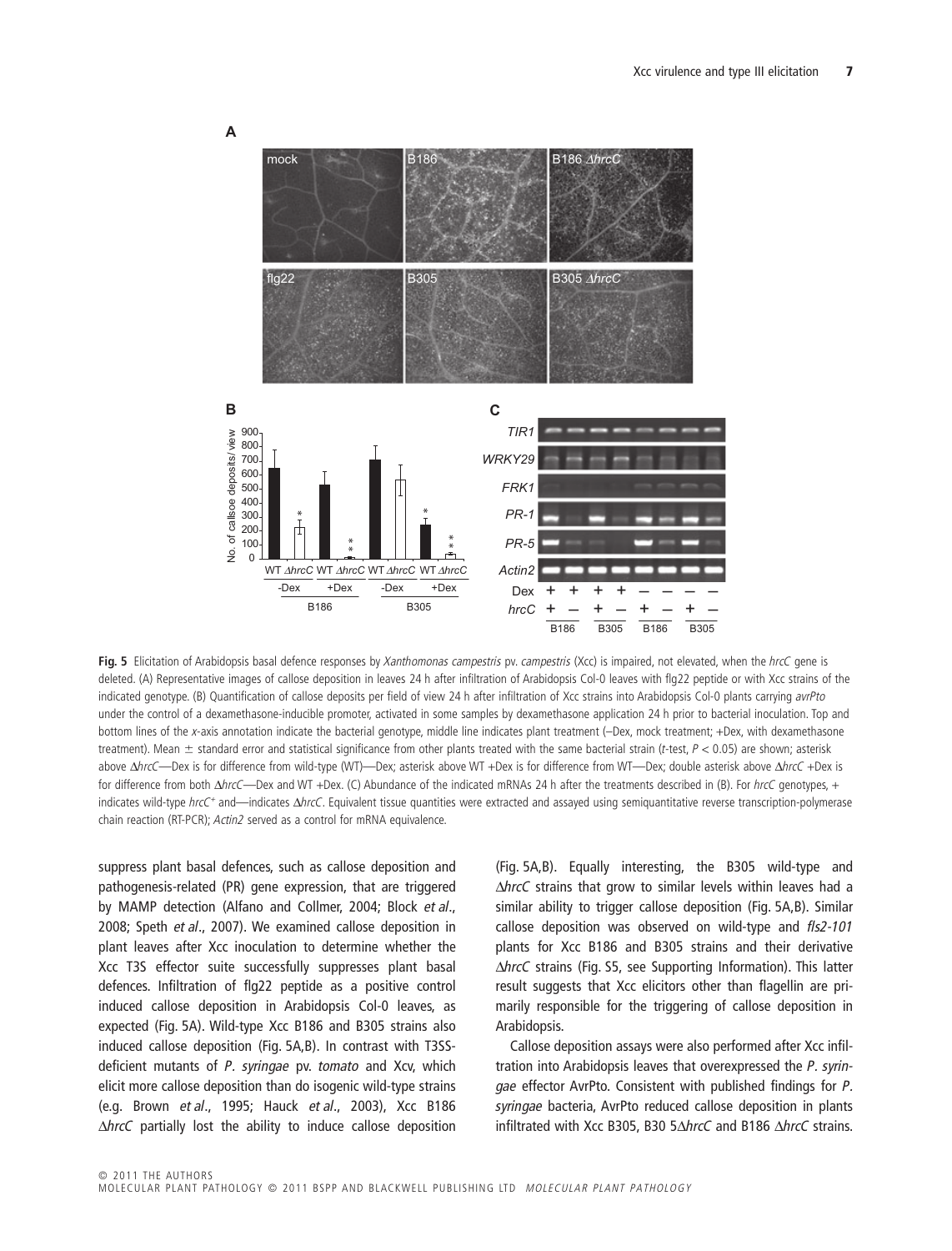**Fig. 6** Co-inoculation of Arabidopsis with wild-type (WT) *Xanthomonas campestris* pv. *campestris* (Xcc) B186 promotes the *in planta* growth of Xcc D*hrcC* strains. *x*-axis labels denote bacteria that were applied to the plant; data are means  $\pm$  standard error. \*Significant difference between population sizes of the first stain listed in the presence/absence of the second strain listed (*t*-test, *P* < 0.05). In (A) and (C), open bars show the main result (leaf population of Xcc ΔhrcC strain carrying a Kan<sup>R</sup> plasmid in the absence or presence of co-inoculated WT Xcc B186), and filled bars show control data (leaf population of all Kan<sup>s</sup> and/or Kan<sup>R</sup> Xcc bacteria). (A) Leaf population of B186 $\Delta$ hrcC 3 days after mix-inoculation [at an optical density at 600 nm ( $OD_{600}$ ) = 0.0005, low cell density] with WT B186 (at  $OD_{600} = 0.005$ , high cell density). (B) Leaf population of B305 $\triangle$ *hrcC* 3 days after mix-inoculation (at  $OD_{600} = 0.0005$ , low cell density) with WT B186 or B186 $\triangle$ *hrcC* (inoculated at OD<sub>600</sub> = 0.005, high cell density). In (B), open bars show data for growth in WT Arabidopsis Col-0 and filled bars show data for a Col-0 *fls2*<sup>-</sup> mutant. (C) Leaf population of B186 $\triangle$ hrcC 3 days after mix-inoculation (at  $OD_{600} = 0.005$ , high cell density) with WT B186 (at  $OD_{600} = 0.0005$ , low cell density). cfu, colony-forming units.

The callose deposition caused by Xcc B186 remained prominent in plants that expressed AvrPto (Fig. 5B).

The expression of PR and MAMP-induced genes (van Loon *et al*., 2006; Navarro *et al*., 2004) was monitored using semiquantitative reverse transcription-polymerase chain reaction (RT-PCR). Once again, unlike *P. syringae* or Xcv T3SS mutants, Xcc ΔhrcC mutants exhibited distinctly less, rather than more, elicitation of *PR-1* and *PR-5* gene expression in comparison with that elicited by wild-type Xcc (Fig. 5C). The presence/absence of *hrcC* did not alter significantly the expression of the MAMP-inducible *WRKY29* and *FRK1* genes. Consistent with callose deposition assays, AvrPto expression suppressed *PR-5* gene expression induced by Xcc B305, but did not detectably suppress Xcc B186 induced PR gene expression. Returning to the primary observation, during compatible interactions with virulent Xcc strain B186, Xcc T3SS components or the T3S effector suite caused more, rather than less, induction of benchmark basal defence responses, such as callose deposition and *PR-1* or *PR-5* gene expression.

### **Co-inoculation with wild-type Xcc B186 increases the growth of** D*hrcC* **Xcc**

As noted previously, wild-type strains of Xcv have not only been shown to inhibit basal defences in pepper, but also to partially restore the multiplication of isogenic nonpathogenic D*hrcC* bacteria on co-inoculation into plant leaves (Keshavarzi *et al*., 2004). We traced the *in planta* growth of kanamycin-resistant Xcc B186 D*hrcC* and B305 D*hrcC* strains in Arabidopsis on co-inoculation with wild-type and kanamycin-sensitive Xcc B186. Bacterial growth assays indicated that wild-type B186 assisted the multiplication of B186 D*hrcC* and B305 D*hrcC* (Fig. 6A,B). Co-inoculation with B186 D*hrcC* did not increase the growth of B305 ΔhrcC (Fig. 6B). A greater growth increase was



observed when the inoculum contained a 10:1 rather than a 1:10 ratio of wild-type to ΔhrcC bacteria (Fig. 6A vs. Fig. 6C). Hence, the Xcc T3SS or its effector suite causes a greater induction of defence responses (such as callose and PR genes; Fig. 5) and more host leaf necrosis (Figs 1 and 2).The Xcc T3SS effector suite also, in at least some instances, contributes demonstrably to bacterial growth (Figs 1 and 6).

## **DISCUSSION**

*Pseudomonas*, *Ralstonia* and *Xanthomonas* mutants deficient in *hrcC* or other core components of the T3SS consistently exhibit a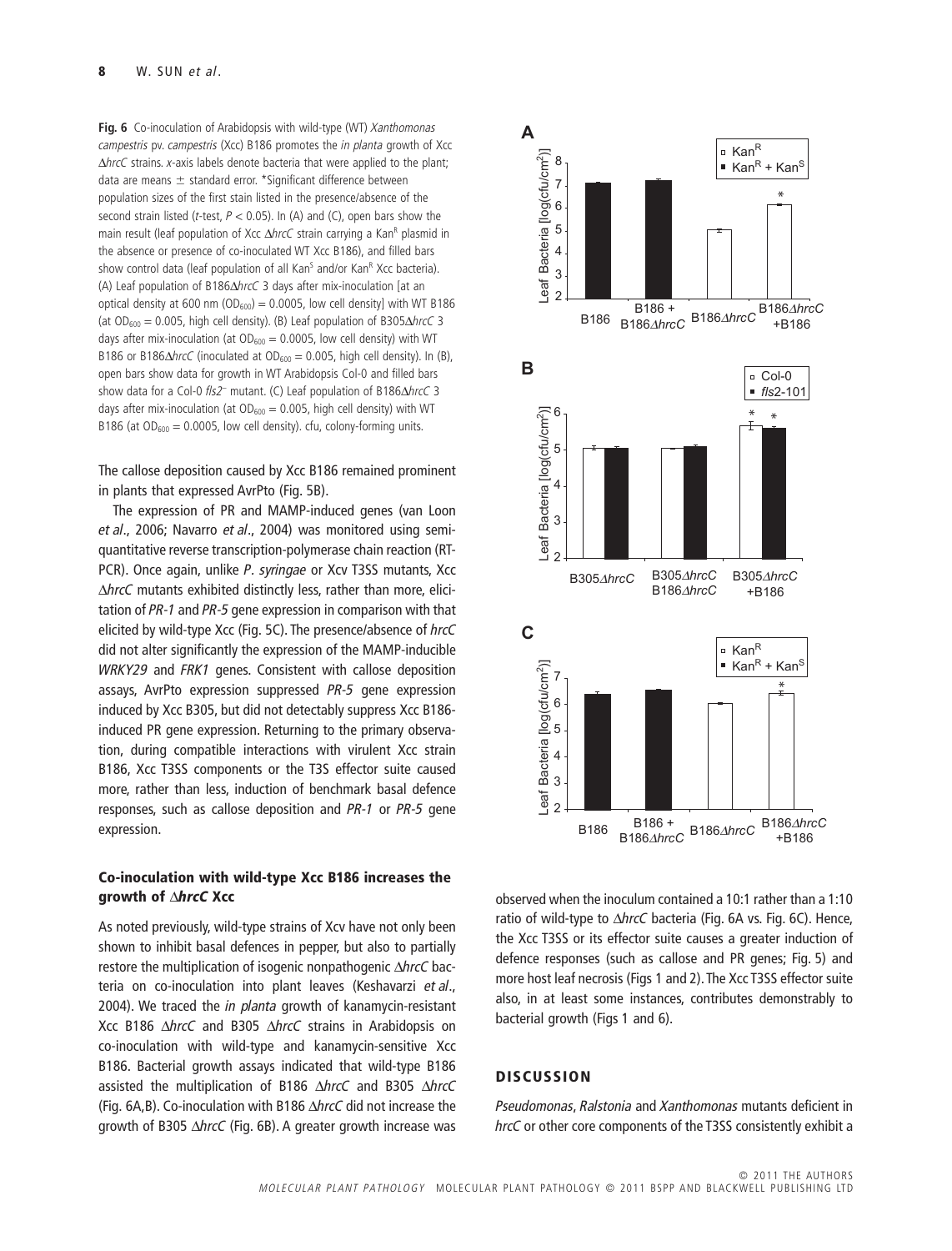near-complete loss of pathogenicity on host plants (Alfano and Collmer, 1996, 2004; Kamoun and Kado, 1990; Lindgren *et al*., 1986; Rahme *et al*., 1991; see also Coburn *et al*., 2007). In contrast, although Xcc strain B186 was strongly dependent on the T3SS for *in planta* growth, we found that the loss of T3SS core structural genes (*hrcC* or *hrpE*) had a distinctly minor impact on the *in planta* growth of Xcc B305. However, Xcc B305 ΔhrcC or D*hrpE* strains exhibited a delay and overall reduction in disease symptom development in Arabidopsis and *N. benthamiana*. The D*hrcC* disease phenotype was restored to wild-type levels if a full-length *hrcC* gene was introduced into the mutant strain. B305  $\triangle$ *hrcC* $\triangle$ *flgBC* double mutants also grew like the wild-type strain when vacuum infiltrated into the leaf, suggesting that the *in planta* growth of Xcc B305  $\triangle$ *hrcC* could not be attributed to the alternative secretion of T3S effectors via the flagellar biosynthetic apparatus, as has been observed in some systems (Journet *et al*., 2005). Some plant pathogenic bacteria have multiple T3S systems. It would be interesting to determine whether Xcc B305 carries other secretion systems that substitute for the canonical T3SS in contributing to *in planta* growth.

The differences in symptom development between wild-type B305 and B305  $\triangle$ *hrcC* indicate that the T3SS of wild-type B305 is sufficiently functional to secrete effectors that promote disease causation in mesophyll cells. However, direct assays for AvrBsT protein secretion and tests for AvrBsT-dependent HR (Fig. 3) indicated that, in contrast with Xcc B186, wild-type B305 carries a defective or differently regulated T3SS, which is consistent with the relative independence of B305 from T3SS noted in the preceding paragraph. We also observed that wild-type B305 and B305  $\triangle$ *hrcC* triggered a similar amount of callose deposition (Fig. 5), and that the populations of B305 and B305 D*hrcC* were similar in AvrPto-expressing Arabidopsis plants (Fig. 4B), whereas this was not the case for Xcc B186 (Figs 4A and 5). Previous studies have shown that some T3SS-independent factors, such as the major exopolysaccharide xanthan gum or cyclic  $\beta$ -(1,2) glucans in Xcc, suppress host defences and induce plant susceptibility (Rigano *et al*., 2007; Yun *et al*., 2006). These findings are consistent with our observations in suggesting that, at least in some strains, factors other than T3S effectors can contribute significantly to Xcc virulence.

The *in planta* growth of B305 was comparable with that of B186 AhrcC after vacuum infiltration, and B305 was less efficient in secreting the Xcv AvrBsT effector. These observations might suggest that B305 is a universally less virulent strain. However, given the fact that the population size of B305 was equal to or larger than that of B186 after spray inoculation onto Arabidopsis leaves (Fig. 1A; see also Sun *et al*., 2006), other explanations cannot be ruled out. It is known that some vascular pathogens, such as *Xylella fastidiosa* and certain strains of *Pectobacterium carotovorum* and *Pectobacterium wasabiae*, have no T3SS (Kim *et al*., 2009a; Lambais *et al*., 2000; Van Sluys *et al*.,

2002). For vascular pathogens, a T3SS may be less essential in the vessel-colonizing phase of a vascular lifestyle, where a smaller proportion of the bacterial population is in contact with 'living' plant cells. This hypothesis is consistent with our observations. In some cases, the *in planta* bacterial population of B305 was significantly higher than that of Xcc B305 T3SS mutants after pressure infiltration into leaf mesophyll, despite no differences after hydathode inoculation into Arabidopsis. In addition, Xcc B305 was more virulent than Xcc B186 after hydathode inoculation, but this was reversed when bacteria were introduced into the entire mesophyll by vacuum infiltration. Pathogens such as Xcc are likely to exhibit only partial overlap between the mechanisms required for vascular and mesophyll colonization, with strain-to-strain differences apparent. Significant strain-to-strain differences in virulence mechanisms may be an increasingly common observation in pathogenesis research given that, for example, 15%–20% of the genes in Xcc pathovars are absent or highly divergent among strains (He *et al*., 2007b; Lu *et al*., 2008). Hence, the Xcc B305/B186 contrast may be useful for future studies examining the specific structures, secreted molecules, regulatory pathways and other features that allow bacteria to successfully invade through hydathodes and colonize vascular tissues.

In the present study, co-inoculation with wild-type Xcc B186 increased the *in planta* growth of Xcc D*hrcC* mutants, revealing some defence suppression activity by the wild-type strain. This observation is consistent with many previous studies (Alfano and Collmer, 2004; Block *et al*., 2008; Brown *et al*., 1995; Jakobek *et al*., 1993; Speth *et al*., 2007). However, in contrast with many of these previous studies with other bacteria, wild-type Xcc B305 and B186 elicited more host callose deposition and PR gene expression than did their T3SS-defective mutants, on a compatible host. Similarly, in a compatible interaction between turnip and Xcc strain 8004, wild-type bacteria induced a host  $\beta$ -1,3glucanase gene more strongly than did an *hrp* mutant (Newman *et al*., 1994). This phenomenon was also observed in two recent studies published after the present report was submitted (Oh *et al*., 2010; Rong *et al*., 2010).

Given the reduced macroscopic damage caused by T3SSdefective mutants, even in cases in which these mutants achieved similar leaf population levels, the simplest explanation for the greater elicitation of host defences by the T3SS-defective mutants is that the T3SS components or effectors of Xcc contribute directly to the elicitation of host responses as well as to the suppression of host defences. However, other alternative explanations for the data obtained cannot be ruled out. In many cases, defences are more evident in plants in which bacteria are multiplying at a higher rate, causing more damage and/or producing more T3SS-independent elicitors. This explanation may be more relevant to the concept of the host recognition of 'patterns of pathogenesis'—that the immune system responds to PAMPs in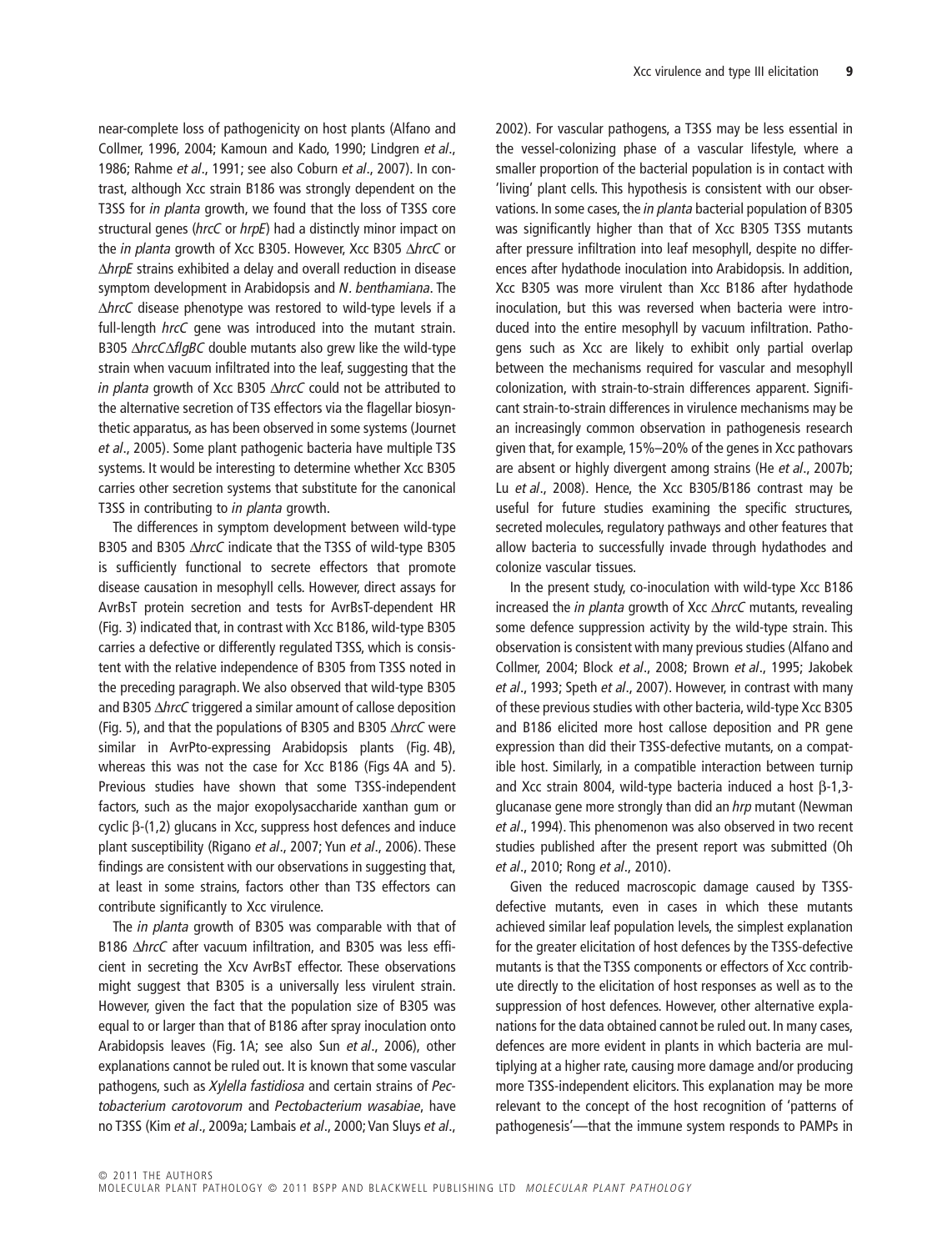the context of additional signals (Vance *et al*., 2009). A recent study on Xcc 8004 has suggested that effector-triggered immunity contributes to the induction of defence responses in Arabidopsis, such as callose deposition and PR gene expression—a third explanation of this phenomenon (Rong *et al*., 2010). Other studies have also demonstrated that several T3S effectors have quantitative (weak) avirulence activities on their susceptible hosts (Vinatzer *et al*., 2006). Our findings and those of others apparently demonstrate that, as bacterial pathogens and their hosts co-evolve, strains can be present whose T3SS effector suite plays a greater or lesser role in facilitating growth within hosts, and in eliciting rather than suppressing defences. Individual effectors are well known to serve as virulence factors or as strong avirulence factors depending on the host genotype, but there are also effectors that are only weak avirulence factors or trigger an atypical HR. It is interesting to consider that a mild defence-eliciting activity of effectors may provide adaptive utility to the pathogen.

The loss of disease symptomatology despite relatively unaltered bacterial titres, observed for Xcc B305, provides a unique form of evidence for the contribution of a portion of the Xcc T3SS effector suite to disease symptom development. More typically, loss of symptom-inducing effectors also causes a major decrease in bacterial growth within plants (White *et al*., 2009). The T3S effector suite of Xcc has been partially predicted and studied (Castaneda *et al*., 2005; Jiang *et al*., 2008, 2009; Qian *et al*., 2005; Wang *et al*., 2007; Xu *et al*., 2008). It would be interesting to discover the Xcc T3S effectors that act as lesion-promoting factors, and to determine whether these are the same as or different from the Xcc effectors that elicit defence responses.

The plant FLS2 receptor activates biologically significant defences in response to the flagellins of many bacteria, yet some Xcc strains cause similar disease whether or not they have a flagellin that is detectable by Arabidopsis FLS2 (Chinchilla *et al*., 2006; Forsyth *et al*., 2010; Gomez-Gomez and Boller, 2000, 2002; Pfund *et al*., 2004; Sun *et al*., 2006). In the present study, we observed that FLS2-mediated bacterial growth restriction was not unmasked when the T3SS was knocked out, suggesting that T3S effectors are not the primary reason why FLS2 plays a less detectable role in defence against Xcc than it does, for example, with *P. syringae* pv. *tomato* (Zipfel *et al*., 2004). Previous work has shown that Arabidopsis FLS2-mediated defences can restrict Xcc growth if they are activated with flagellin 1 day prior to Xcc infection, but, on naive Arabidopsis, the presence or absence of FLS2 does not have a detectable impact on the outcome of Xcc infections (Sun *et al*., 2006). With no evidence for strong FLS2 suppression via these Xcc secretion systems, other hypotheses for the lack of FLS2 impact on Xcc merit testing. Xcc strains may not make or expose sufficient flagellin within host leaves to elicit an adequate defence response; non-T3S compounds [such as cyclic b-(1,2) glucans] may suppress FLS2-mediated defences; or

the plant vasculature (the most typical route for Xcc infection) may be less sensitive to flagellin than is the leaf mesophyll.

AvrPto is a widely conserved T3S effector of *Pseudomonas* species, and can suppress multiple host defences during compatible interactions (Hauck *et al*., 2003; He *et al*., 2006). AvrPto binds directly FLS2, EFR and possibly other MAMP receptors or co-receptor proteins for defence suppression (Shan *et al*., 2008; Xiang *et al*., 2008, 2011). Induced expression of *avrPto* in transgenic Arabidopsis plants has been reported to enhance the growth of a *P. syringae* pv. *tomato* strain DC3000 D*hrcC* mutant, but to have no significant growth-promoting effect on wild-type *P. syringae* pv. *tomato* strain DC3000 that expresses an endogenous *avrPto* (Hauck *et al*., 2003). In the present study, we found that the expression of *avrPto* greatly benefited the growth of both wild-type and  $\Delta h$ rcC mutant strains of Xcc. This suggests that FLS2-independent defence pathways targeted by AvrPto play a significant role in the Xcc–host interaction and restrict Xcc growth in the host mesophyll, as also indicated recently for Xcv (Kim *et al*., 2009b).

AvrPto allowed greater growth of wild-type B186, but did not suppress significantly the callose or PR gene mRNA levels elicited by wild-type B186.This indicates that callose deposition and expression of *PR-1* and *PR-5* are not the major defence responses that restrict the *in planta* growth of Xcc B186. Hence, caution may be advisable in the use of callose deposition as a marker for PAMP-triggered immunity in the study of Xcc– Arabidopsis interactions. Because the induction of these responses was reduced by  $\Delta$ *hrcC* mutation of B186, B186 apparently carries T3S effectors or structural components that elicit defences in Arabidopsis via mechanisms that are not inhibited by AvrPto. AvrPto has been predicted to inhibit MAMP (PAMP) perception rather than T3S effector-triggered immunity (Jones and Dangl, 2006). It is probable that MAMPs from the T3SS mutants elicit basal defences that can be inhibited by AvrPto (callose accumulation, expression of FRK1 and weak expression of PR genes), whereas T3S effectors from Xcc B186 apparently elicit defences (more callose deposition and stronger PR gene expression) via additional pathways that are not inhibited by AvrPto.

To summarize, the contributions of the T3SS were found to differ in certain respects for Xcc relative to other plant pathogenic bacteria, and to differ between wild-type Xcc strains. The T3SS is required for the *in planta* bacterial growth of some, but not all, Xcc strains, whereas its loss significantly attenuates disease symptom causation in all examined cases.The impacts of FLS2 on defence against wild-type Xcc have not been detected previously and, in the present study, disruption of the T3SS did not reveal any latent effects of FLS2-mediated defences that are suppressed by the Xcc T3SS. The contribution of ectopic AvrPto expression to Xcc growth within plants suggests that one or more host factors targeted by AvrPto, other than FLS2, contribute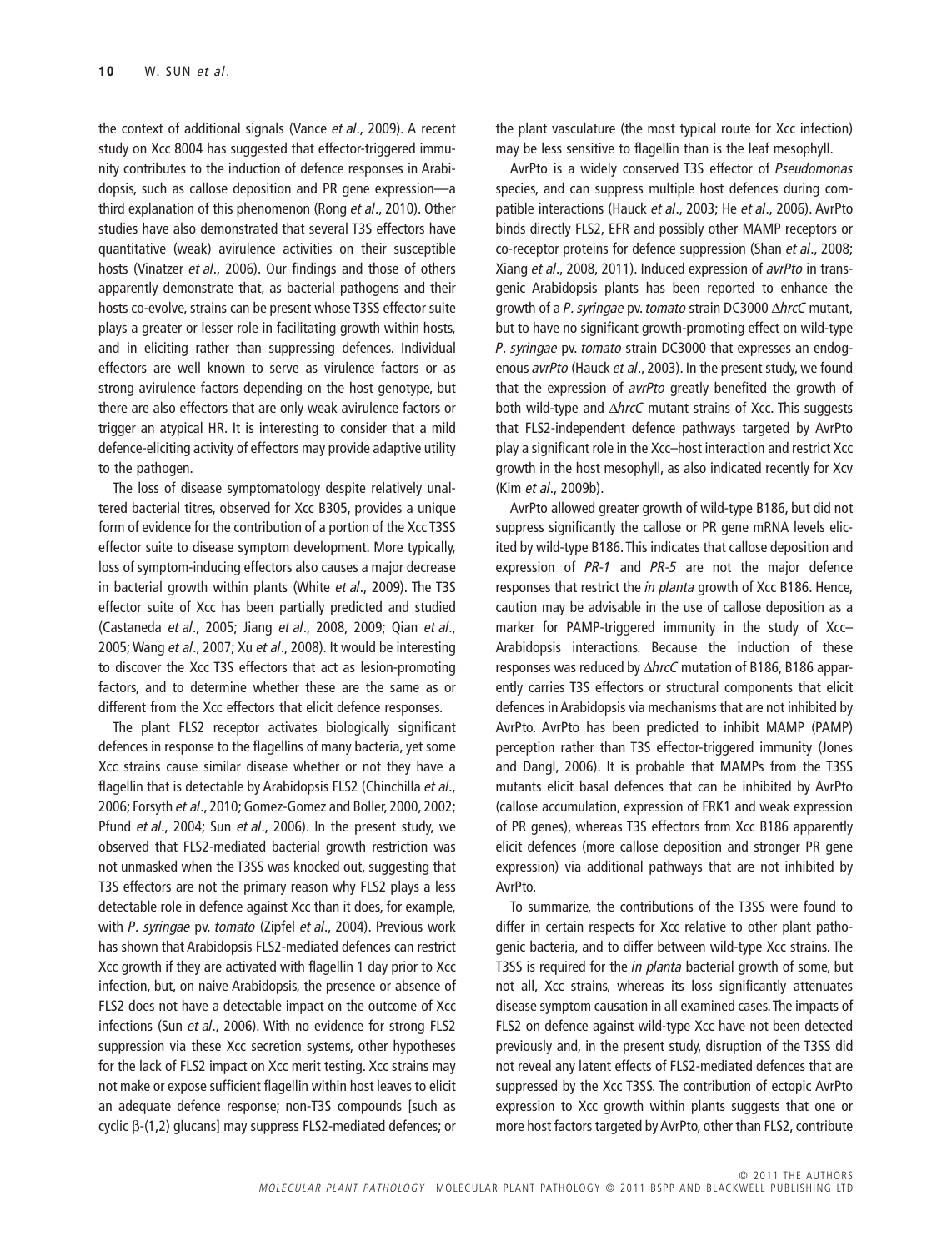significantly to the restriction of Xcc growth. Lastly, the T3SS components or effector suite in virulent Xcc induces host basal defence responses while promoting virulence.

#### **EXPERIMENTAL PROCEDURES**

#### **Xcc strains**

*Xanthomonas campestris* pv. *campestris* wild-type strains, originally from the collection of Dr Norman Schaad, were the kind gift of Dr Wesley Chun and Dr Al Poplawsky at the University of Idaho, Moscow, ID, USA. Xcc B94 was collected from field mustard, Xcc B186 from cauliflower and the source of Xcc B305 was not recorded.

#### **Molecular biology methods**

Standard molecular biology methods were used (Ausubel *et al*., 1997) unless noted. For DNA blot analyses, genomic DNA (500 ng) from Xcc strains was digested with *Sac*II or *Xho*I and probed with a 32P-labelled PCR product generated with the primer set hrcC-probe-F/hrcC-probe-R, with final washing of the blot in 0.1  $\times$  standard saline citrate (SSC), 0.1% sodium dodecylsulphate (SDS) at 65 °C.

## **Construction of Xcc mutant strains with** *hrcC***,** *hrpE* **and** *flgB/C* **single, double and triple gene deletions using nonmarker homologous recombination**

DNA was isolated from different Xcc strains using a genomic DNA isolation kit (Promega, Madison, WI, USA). Two fragments, approximately 1 kb in length, upstream and ending at the start codon of the *hrcC* gene, or downstream and beginning at the stop codon of the *hrcC* gene, were independently PCR amplified from Xcc genomic DNA using *Pfu* polymerase with the respective primer sets hrcC-5′-F/hrcC-del-R and hrcC-del-F/hrcC-3′-R with underlined *Bam*HI and *Xho*I restriction sites, respectively (Table S2, see Supporting Information). These two PCR products were gel purified and added together into a splice overlap PCR (the pairs of 'del' primers carry complementary sequences and will anneal). The resultant PCR fragment carrying flanking regions of the *hrcC* gene, but lacking the *hrcC* open reading frame, was cloned into the pUFR80 suicide vector (Castaneda *et al*., 2005), a *sacB* suicide vector that allows the generation of precise unmarked chromosomal gene replacements/deletions in Gram-negative bacteria (Ried and Collmer, 1987). Construction and screening of Xcc D*hrcC* mutants were performed following the procedures described by Sun *et al*. (2006). Briefly, pUFR80- D*hrcC* plasmids were electroporated into Xcc and subjected to kanamycin selection. Xcc transformant single colonies with kanamycin resistance were picked and cultured in nutrient yeast

glycerol (NYG) medium (Daniels *et al*., 1984) overnight with no kanamycin, and then spread onto nutrient yeast glycerol agar (NYGA) plates with 5% sucrose to select sucrose-insensitive clones. The gene deletion genotype of kanamycin-sensitive/ sucrose-insensitive Xcc colonies was confirmed by colony PCR and by sequencing PCR products, as well as by Southern blot analyses. The same strategy was applied to construct precise open reading frame deletion strains for *hrpE* and *flgB/C*, except that *Bam*HI and *Hin*dIII restriction sites were created by PCR for deletion fragments (Table S2). For double mutants, the D*hrcC* single mutant strain was used to construct the second deletion. For complementation experiments, the full-length *hrcC* gene, including the 5′ and 3′ regulatory sequences (687 and 225 bp, respectively, for *hrcC*), was amplified by PCR using the respective primer sets hrcC-comp-F/hrcC-comp-R (Table S2). Hence, the *hrcC* complementation construct carried short segments of adjacent open reading frames from separate operons, but no other full-length genes. The *hrcC* complementation PCR fragments were cloned into the wide-host-range vector pVSP61 (Loper and Lindow, 1987) and electroporated into the specified Xcc strains.

#### **Plant inoculation and pathogen growth assays**

All strains were grown at 28 °C on NYGA medium. For hydathode inoculation, 3-week-old *Arabidopsis* Col-0 and *fls2-101* mutant plants were placed in a dew chamber (wall, 10 °C; water, 28 °C; air, 22 °C) for 4–5 h until guttation drops formed at the edges of the leaves. Bacteria at approximately  $1 \times 10^9$  colony-forming units (cfu)/mL in 10 mM  $MqCl<sub>2</sub>/0.04%$  Silwet L-77 were then gently misted onto the leaves, and the plants were returned to their normal growth chamber and covered with transparent domes to maintain increased humidity for 2 days.To assess bacterial populations in hydathode-infected leaves, four entire leaves of similar size were removed 4 days after inoculation, surface sterilized in 70% ethanol for 45 s and rinsed three times with sterile distilled water.Leaf discs were then punched from surface-sterilized leaves before grinding in 10 mm MgCl<sub>2</sub>, and extracts were serially diluted on NYGA plates as described above. Triplicate samples were tested (12 leaves per treatment). For vacuum infiltration, a fresh culture of bacteria was scraped off the plate, resuspended in 10 mM MgCl<sub>2</sub> with 0.005% Silwet L-77 (Lehle Seeds, Round Rock, TX, USA) to 10<sup>6</sup> cfu/mL and vacuum infiltrated into leaves. The same concentration of Silwet L-77 was included in all mock treatments. Three days after infection, leaf discs from four different leaves were combined and ground in 10 mM MgCl2 with a microcentrifuge tube plastic pestle, with triplicate replication (12 leaves in total). The samples were vortex mixed, diluted 1:10 serially, plated on NYGA solid medium and colonies were counted after 2 days of growth at 28 °C. Colonies with a non-Xcc morphology were only rarely observed. For syringe inoculation in callose deposition assays, a fresh culture of bacteria was scraped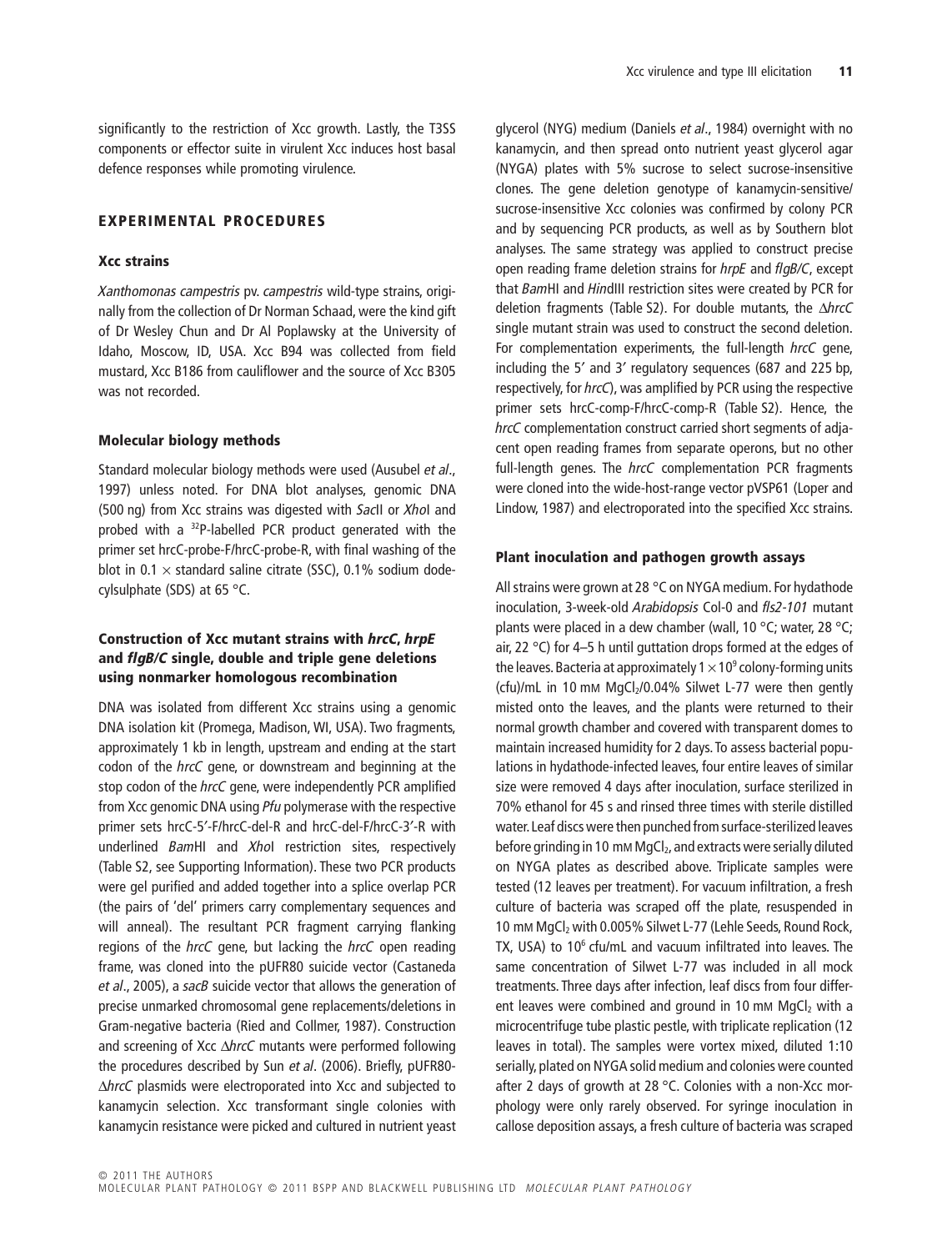off the plate, resuspended in 10 mM  $MqCl<sub>2</sub>$  to 10<sup>8</sup> cfu/mL and infiltrated into leaves by syringe infiltration using a  $1$ -cm<sup>3</sup> plastic syringe with no needle. Unless otherwise noted, bacteria were applied to plant leaves by vacuum infiltration and populations were sampled 3 days after inoculation. For the experiments in Fig. 6, the unmarked Xcc  $\Delta$ *hrcC* strains were electroporated with pVSP61 plasmid (no insert) with a kanamycin resistance gene to allow the differentiation of wild-type (Kan<sup>s</sup>) and *∆hrcC* mutant (Kan<sup>r</sup>) strains. One-way analysis of variance was performed using Minitab (release 14).

## **Macroscopic HR assays**

*Arabidopsis thaliana* Pi-0 plants were grown for 4–6 weeks at 22 °C with a 12-h light/12-h dark cycle, and fully expanded leaves were used for macroscopic HR analyses. Wild-type and mutant strains of Xcc B186 and B305 with either pDD62(empty vector) or pDD62-avrBsT-HA (Cunnac *et al*., 2007) were cultured in NYG medium overnight and resuspended in 1 mM  $MqCl<sub>2</sub>$  at  $OD_{600} = 0.3$  for inoculation. Leaf mesophyll tissue was infiltrated using a syringe with no needle. The severity of macroscopic HR tissue collapse was scored at 24 h after inoculation according to the following scale: 0, no collapse; 1, hints of collapse, leaf looks normal but inoculated region is slightly less turgid when touched on the edge; 2, obvious but subtle tissue collapse, inoculated areas retaining original green colour and somewhat turgid; 3, intermediate or patchy, some areas grey–green and collapsed; 4, strong response, entire inoculated area grey–green and collapsed; 5, severe, entire inoculated area thin and drying out.

### **Secretion assays and Western blot analysis**

Secretion assays were performed as described previously with minor modifications (Rossier *et al*., 1999; Wang *et al*., 2007). The wild-type and *hrcC* mutant Xcc with AvrBsT-HA were cultured in NYG medium for 24 h. After washing twice with 1 mM  $MgCl<sub>2</sub>$ , the cells were diluted in 10 mL of the hrp-inducing secretion medium SMMXC to  $OD_{600} = 0.4$ , and cultured at 28 °C for another 5 h. The total culture (0.2 mL) was precipitated for 1 h on ice with 10% trichloroacetic acid (TCA). After centrifugation at 15 000 *g* for 40 min at 4  $\degree$ C, protein precipitates were washed with ethanol and resuspended in 40 µL of Laemmli buffer. The supernatant was collected after centrifugation at 4000 *g* for 10 min at 4  $\degree$ C, and then filtered through 0.45-um filters. The supernatant was precipitated with TCA and resuspended in Laemmli buffer (1/200 v/v). Proteins were separated by sodium dodecylsulphatepolyacrylamide gel electrophoresis (SDS-PAGE) and detected by immunoblot using anti-HA antibody.

### **RNA isolation and RT-PCR**

Three leaves of Col *gl-1* and *avrPto* transgenic plants (Hauck *et al*., 2003) were collected 1 day after pressure inoculation of Xcc B186, B305 wild-type and mutant strains for RNA isolation. Total RNA was isolated and subjected to on-column DNase digestion using an RNeasy mini kit according to the protocol provided (Qiagen, Valencia, CA, USA). cDNA was synthesized by reverse transcriptase Superscript III (Invitrogen, Carlsbad, CA, USA) using 2 µg of total RNA as template. One microlitre of cDNA product from RT reactions was used as template for PCR performed with GoTaq polymerase (Promega, Madison, WI, USA). The primer sets used to track the expression of different genes are listed in Table S2. PCR products were separated by gel electrophoresis and stained with ethidium bromide before viewing.

## **Callose deposition assay**

For callose studies, bacteria were applied by syringe inoculation at  $10^8$  cfu/mL in 10 mM MgCl<sub>2</sub>, and flg22 peptide (Gomez-Gomez *et al.*, 1999) was applied as a 10 µM solution in water. Callose staining was performed 24 h after bacterial inoculation, as described previously (Gomez-Gomez *et al*., 1999). Briefly, the bacteria-infiltrated leaves were detached from the plants and fixed overnight in 1% glutaraldehyde, cleared and dehydrated with 100% ethanol. The leaves were sequentially rehydrated with 50% ethanol and 67 mm  $K_2HPO_4$ , and stained with 0.01% aniline blue for callose observation. Callose deposits were examined with an Olympus BX60 photomicroscope (Tokyo, Japan) with a 4′,6-diamidino-2-phenylindole (DAPI) fluorescence filter. The number of callose deposits was quantified (typically six replicates per treatment) with IMAGE PRO PLUS software (Media Cybernetics, Bethesda, MD, USA).

## **ACKNOWLEDGEMENTS**

We thank Muthusubramanian Venkateshwaran for help in constructing the Xcc D*hrcC* strains, Zhe Sun (China Agricultural University, Beijing, China) for assistance in bacterial growth assays, and Caitilyn Allen, Jian Yao and anonymous reviewers for helpful suggestions. We also thank Mary Beth Mudgett (Stanford University, Stanford, CA, USA) for providing the pDD62-avrBsT-HA construct and Arabidopsis Pi-0 seeds, Sheng Yang He (Michigan State University, East Lansing, MI, USA), David Mackey (Ohio State University, Columbus, OH, USA) and Jen Sheen (Harvard University, Cambridge, MA, USA) for providing transgenic plants, Al Poplawsky and Wesley Chun (University of Idaho, Moscow, ID, USA) for the Xcc strains, Dean Gabriel (University of Florida, Gainesville, FL, USA) for providing the pUFR80 vector before publication, and Tom German (University of Wisconsin–Madison, Madison, WI, USA) for *Nicotiana benthamiana* plants. This project was supported by Department of Energy Grant DE-FG02-02ER15342 to A.F.B., and by the 973 program 2011CB100700 of the Ministry of Science and Technology of China and National Natural Science Foundation of China (NSFC) grant 30971893 to W.S.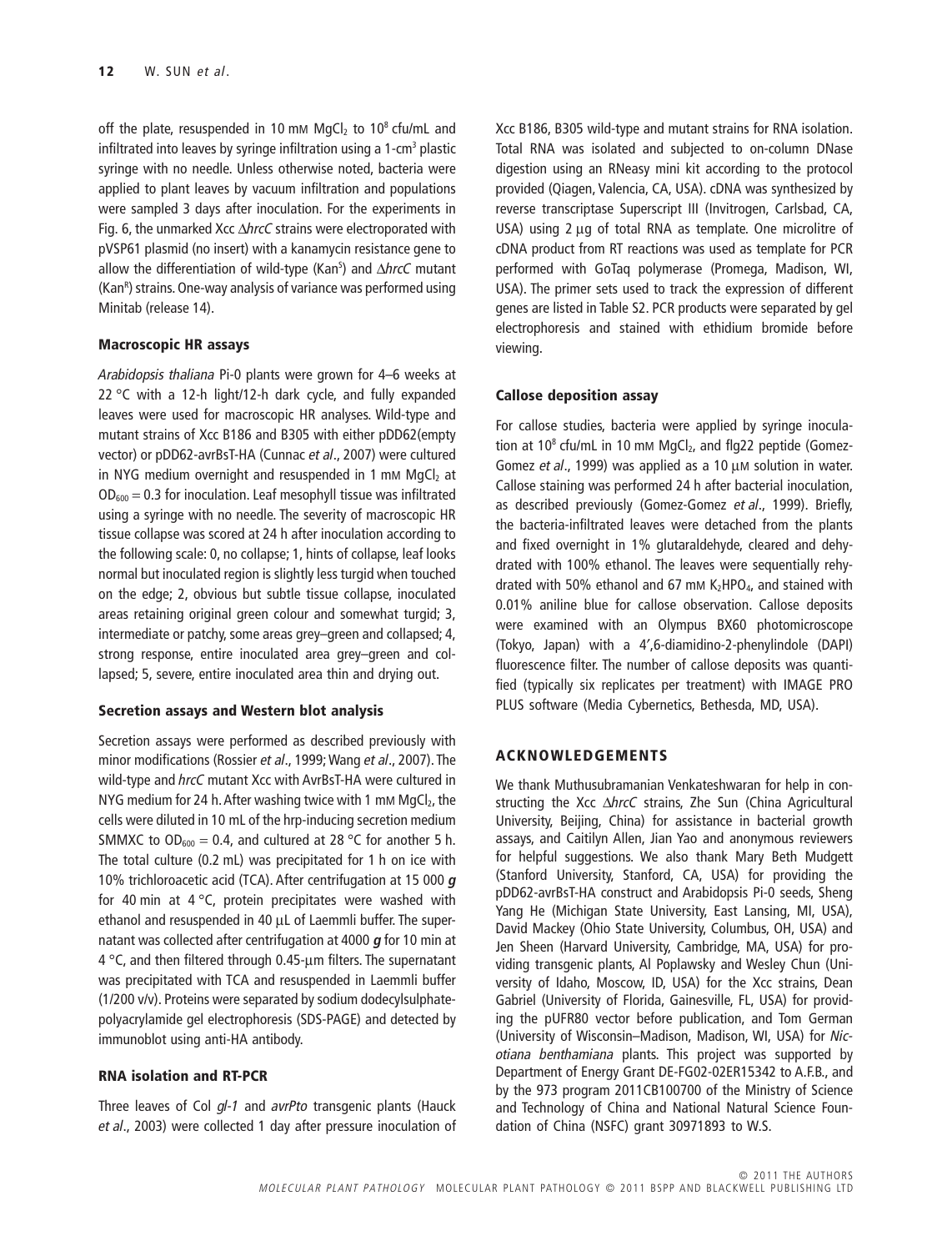#### **REFERENCES**

- **Aldridge, P. and Hughes, K.T.** (2002) Regulation of flagellar assembly. *Curr. Opin. Microbiol*. **5**, 160–165.
- **Alfano, J.R. and Collmer, A.** (1996) Bacterial pathogens in plants: life up against the wall. *Plant Cell*, **8**, 1683–1698.
- **Alfano, J.R. and Collmer, A.** (2004) Type III secretion system effector proteins: double agents in bacterial disease and plant defense. *Annu. Rev. Phytopathol*. **42**, 385–414.
- **Alvarez, A.M.** (2000) Black rot of crucifers. In: *Mechanisms of Resistance to Plant Diseases* (Slusarenko, A., Fraser, R.S.S. and van Loon, L.C., eds), pp. 21–52. Dordrecht: Kluwer.
- **Aoyama, T. and Chua, N.-H.** (1997) A glucocorticoid-mediated transcriptional induction system in transgenic plants. *Plant J*. **11**, 605–612.
- **Arlat, M., Gough, C.L., Barber, C.E., Boucher, C. and Daniels, M.J.** (1991) *Xanthomonas campestris* contains a cluster of *hrp* genes related to the larger *hrp* cluster of *Pseudomonas solanacearum*. *Mol. Plant–Microbe Interact*. **4**, 593–601.
- **Ausubel, F.M.** (2005) Are innate immune signaling pathways in plants and animals conserved? *Nat. Immunol*. **6**, 973–979.
- **Ausubel, F.M., Brent, R., Kingston, R.E., Moore, D.D., Seidman, J.G., Smith, J.A. and Struhl, K.** (1997) *Current Protocols in Molecular Biology*. New York: John Wiley & Sons.
- **Block,A., Li,G., Fu, Z.Q. and Alfano, J.R.** (2008) Phytopathogen type III effector weaponry and their plant targets. *Curr. Opin. Plant Biol*. **11**, 396–403.
- **Bonas, U.** (1994) *hrp* genes of phytopathogenic bacteria. *Curr. Top. Microbiol. Immunol*. **192**, 79–98.
- **Brown, I., Mansfield, J. and Bonas, U.** (1995) *Hrp* genes in *Xanthomonas campestris* pv. *vesicatoria* determine ability to suppress papilla deposition in pepper mesophyll cells. *Mol. Plant–Microbe Interact*. **8**, 825–836.
- **Brown, I., Trethowan, J., Kerry, M., Mansfield, J. and Bolwell, G.P.** (1998) Localization of components of the oxidative cross-linking of glycoproteins and of callose synthesis in papillae formed during the interaction between non-pathogenic strains of *Xanthomonas campestris* and French bean mesophyll cells. *Plant J*. **15**, 333–344.
- **Buttner, D. and He, S.Y.** (2009) Type III protein secretion in plant pathogenic bacteria. *Plant Physiol*. **150**, 1656–1664.
- **Casper-Lindley, C., Dahlbeck, D., Clark, E.T. and Staskawicz, B.J.** (2002) Direct biochemical evidence for type III secretion-dependent translocation of the AvrBs2 effector protein into plant cells. *Proc. Natl. Acad. Sci. USA*, **99**, 8336–8341.
- **Castaneda, A., Reddy, J.D., El-Yacoubi, B. and Gabriel, D.W.** (2005) Mutagenesis of all eight *avr* genes in *Xanthomonas campestris* pv.*campestris* had no detected effect on pathogenicity, but one *avr* gene affected race specificity. *Mol. Plant–Microbe Interact*. **18**, 1306–1317.
- **Chao, N.X., Wei, K., Chen, Q., Meng, Q.L., Tang, D.J., He, Y.Q., Lu, G.T., Jiang, B.L., Liang, X.X., Feng, J.X., Chen, B. and Tang, J.L.** (2008) The *rsmA*-like gene *rsmA(Xcc)* of *Xanthomonas campestris* pv. *campestris* is involved in the control of various cellular processes, including pathogenesis. *Mol. Plant–Microbe Interact*. **21**, 411–423.
- **Chinchilla, D., Bauer, Z., Regenass, M., Boller, T. and Felix, G.** (2006) The Arabidopsis receptor kinase FLS2 binds flg22 and determines the specificity of flagellin perception. *Plant Cell*, **18**, 465–476.
- **Coburn, B., Sekirov, I. and Finlay, B.B.** (2007) Type III secretion systems and disease. *Clin. Microbiol. Rev*. **20**, 535–549.
- **Cornelis, G.R. and Van Gijsegem, F.** (2000) Assembly and function of type III secretory systems. *Annu. Rev. Microbiol*. **54**, 735–774.
- **da Cunha, L., Sreerekha, M.V. and Mackey, D.** (2007) Defense suppression by virulence effectors of bacterial phytopathogens. *Curr. Opin. Plant Biol*. **10**, 349–357.
- **Cunnac, S., Wilson, A., Nuwer, J., Kirik, A., Baranage, G. and Mudgett, M.B.** (2007) A conserved carboxylesterase is a suppressor of avrbst-elicited resistance in Arabidopsis. *Plant Cell*, **19**, 688–705.
- **Daniels, M.J., Barber, C.E., Turner, D.C., Cleary, S.G. and Sawzyc, M.K.** (1984) Isolation of mutants of *Xanthomonas campestris* pv. *campestris* showing altered pathogenicity. *J. Gen. Microbiol*. **130**, 2447–2455.
- **Forsyth, A., Mansfield, J.W., Grabov, N., de Torres, M., Sinapidou, E. and Grant, M.R.** (2010) Genetic dissection of basal resistance to *Pseudomonas syringae* pv. *phaseolicola* in accessions of Arabidopsis. *Mol. Plant–Microbe Interact*. **23**, 1545–1552.
- **Galan, J.E. and Wolf-Watz, H.** (2006) Protein delivery into eukaryotic cells by type III secretion machines. *Nature*, **444**, 567–573.
- **Godard, F., Lummerzheim, M., Saindrenan, P., Balague, C. and Roby, D.** (2000) *hxc2*, an Arabidopsis mutant with an altered hypersensitive response to *Xanthomonas campestris* pv. *campestris*. *Plant J*. **24**, 749–761.
- **Gohre, V., Spallek, T., Haweker, H., Mersmann, S., Mentzel, T., Boller, T., de Torres, M., Mansfield, J.W. and Robatzek, S.** (2008) Plant patternrecognition receptor FLS2 is directed for degradation by the bacterial ubiquitin ligase AvrPtoB. *Curr. Biol*. **18**, 1824–1832.
- **Gomez-Gomez, L. and Boller, T.** (2000) FLS2: an LRR receptor-like kinase involved in the perception of the bacterial elicitor flagellin in Arabidopsis. *Mol. Cell*, **5**, 1003–1011.
- **Gomez-Gomez, L. and Boller, T.** (2002) Flagellin perception: a paradigm for innate immunity. *Trends Plant Sci*. **7**, 251–256.
- **Gomez-Gomez, L., Felix, G. and Boller, T.** (1999) A single locus determines sensitivity to bacterial flagellin in *Arabidopsis thaliana*. *Plant J*. **18**, 277– 284.
- **Hauck, P., Thilmony, R. and He, S.Y.** (2003) A *Pseudomonas syringae* type III effector suppresses cell wall-based extracellular defense in susceptible Arabidopsis plants. *Proc. Natl. Acad. Sci. USA*, **100**, 8577–8582.
- **He, P., Shan, L., Lin, N.-C., Martin, G.B., Kemmerling, B., Nurnberger, T. and Sheen, J.** (2006) Specific bacterial suppressors of MAMP signaling upstream of MAPKKK in Arabidopsis innate immunity. *Cell*, **125**, 563–575.
- **He, P., Shan, L. and Sheen, J.** (2007a) Elicitation and suppression of microbeassociated molecular pattern-triggered immunity in plant–microbe interactions. *Cell. Microbiol*. **9**, 1385–1396.
- **He, Y.Q., Zhang, L., Jiang, B.L., Zhang, Z.C., Xu, R.Q., Tang, D.J., Qin, J., Jiang, W., Zhang, X., Liao, J., Cao, J.R., Zhang, S.S., Wei, M.L., Liang, X.X., Lu, G.T., Feng, J.X., Chen, B., Cheng, J. and Tang, J.L.** (2007b) Comparative and functional genomics reveals genetic diversity and determinants of host specificity among reference strains and a large collection of Chinese isolates of the phytopathogen *Xanthomonas campestris* pv.*campestris*. *Genome Biol*. **8**, R218.
- **Hugouvieux, V., Barber, C.E. and Daniels, M.J.** (1998) Entry of *Xanthomonas campestris* pv. *campestris* into hydathodes of *Arabidopsis thaliana* leaves: a system for studying early infection events in bacterial pathogenesis. *Mol. Plant–Microbe Interact*. **11**, 537–543.
- **Jakobek, J.L., Smith, J.A. and Lindgren, P.B.** (1993) Suppression of bean defense responses by *Pseudomonas syringae*. *Plant Cell*, **5**, 57–63.
- **Jiang, B., Xu, R., Li, X., Wei, H., Bai, F., Hu, X., He, Y. and Tang, J.** (2006) Construction and characterization of a *hrpG* mutant rendering constitutive expression of hrp genes in *Xanthomonas campestris* pv. *campestris*. *Prog. Nat. Sci*. **16**, 480–485.
- **Jiang, B.-L., He, Y.-Q., Cen, W.-J., Wei, H.-Y., Jiang, G.-F., Jiang, W., Hang, X.-H., Feng, J.-X., Lu, G.-T., Tang, D.-J. and Tang, J.-L.** (2008) The type III secretion effector XopXccN of *Xanthomonas campestris* pv. *campestris* is required for full virulence. *Res. Microbiol*. **159**, 216–220.
- **Jiang, W., Jiang, B.L., Xu, R.Q., Huang, J.D., Wei, H.Y., Jiang, G.F., Cen, W.J., Liu, J., Ge, Y.Y., Li, G.H., Su, L.L., Hang, X.H., Tang, D.J., Lu, G.T., Feng, J.X., He, Y.Q. and Tang, J.L.** (2009) Identification of six type III effector genes with the PIP box in *Xanthomonas campestris* pv.*campestris* and five of them contribute individually to full pathogenicity. *Mol. Plant–Microbe Interact*. **22**, 1401–1411.
- **Jones, J.D. and Dangl, J.L.** (2006) The plant immune system. *Nature*, **444**, 323–329.
- **Journet, L., Hughes, K.T. and Cornelis, G.R.** (2005) Type III secretion: a secretory pathway serving both motility and virulence (review). *Mol. Membr. Biol*. **22**, 41–50.
- **Kamoun, S. and Kado, C.I.** (1990) A plant-inducible gene of *Xanthomonas campestris* pv. *campestris* encodes an exocellular component required for growth in the host and hypersensitivity on nonhosts. *J. Bacteriol*. **172**, 5165– 5172.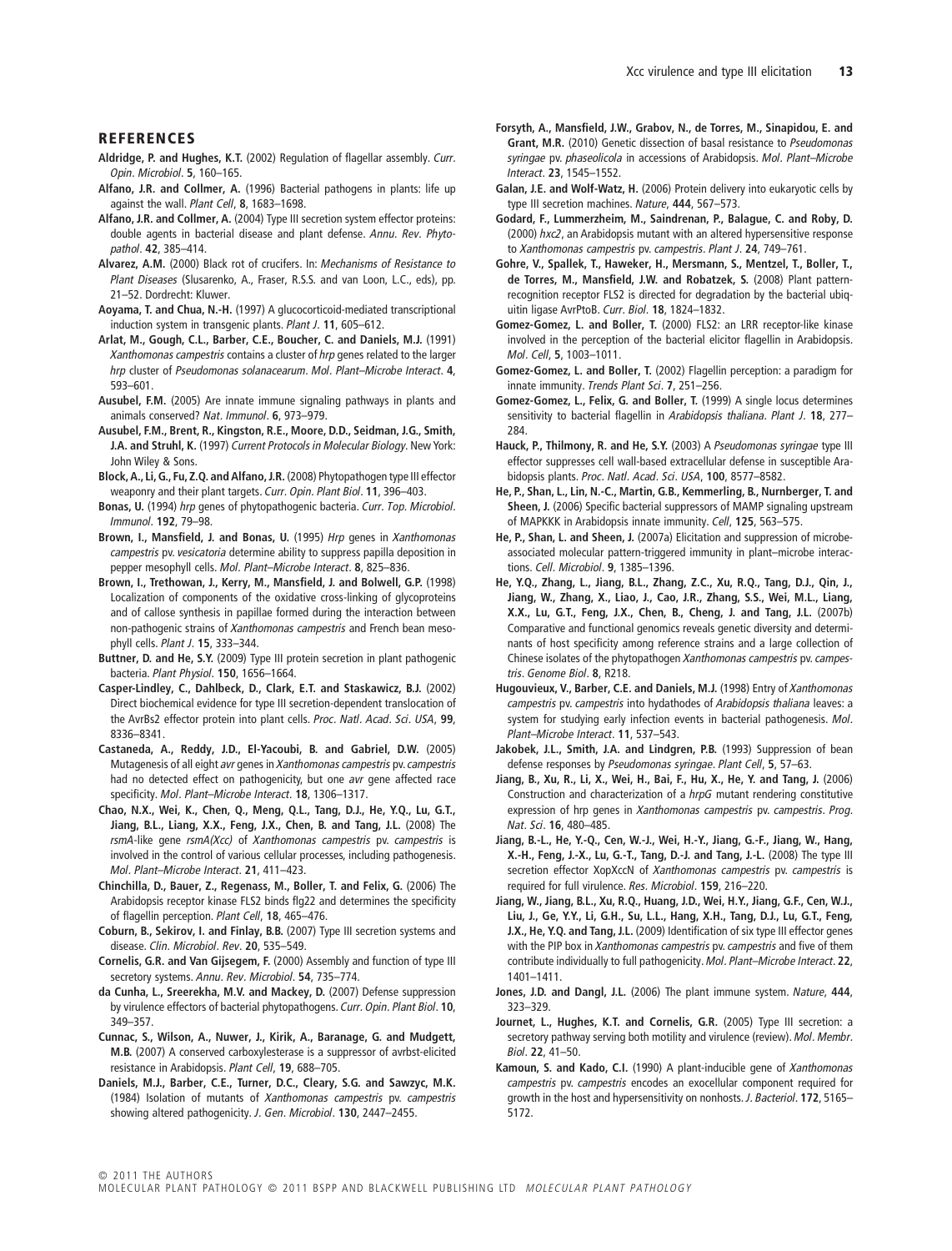- **Kay, S. and Bonas, U.** (2009) How *Xanthomonas* type III effectors manipulate the host plant. *Curr. Opin. Microbiol*. **12**, 37–43.
- **Keshavarzi, M., Soylu, S., Brown, I., Bonas, U., Nicole, M., Rossiter, J. and Mansfield, J.** (2004) Basal defenses induced in pepper by lipopolysaccharides are suppressed by *Xanthomonas campestris* pv. *vesicatoria*. *Mol. Plant– Microbe Interact*. **17**, 805–815.
- **Kim, J.G., Taylor, K.W., Hotson, A., Keegan, M., Schmelz, E.A. and Mudgett, M.B.** (2008) XopD SUMO protease affects host transcription, promotes pathogen growth, and delays symptom development in *Xanthomonas*-infected tomato leaves. *Plant Cell*, **20**, 1915–1929.
- **Kim, H.S., Ma, B., Perna, N.T. and Charkowski, A.O.** (2009a) Phylogeny and virulence of naturally occurring type III secretion system-deficient *Pectobacterium* strains. *Appl. Environ. Microbiol*. **75**, 4539–4549.
- **Kim, J.G., Li, X., Roden, J.A., Taylor, K.W., Aakre, C.D., Su, B., Lalonde, S., Kirik, A., Chen, Y., Baranage, G., McLane, H., Martin, G.B. and Mudgett, M.B.** (2009b) *Xanthomonas* T3S effector XopN suppresses PAMP-triggered immunity and interacts with a tomato atypical receptor-like kinase and TFT1. *Plant Cell*, **21**, 1305–1323.
- **Lambais, M.R., Goldman, M.H., Camargo, L.E. and Goldman, G.H.** (2000) A genomic approach to the understanding of *Xylella fastidiosa* pathogenicity. *Curr. Opin. Microbiol*. **3**, 459–462.
- **Lindgren, P.B., Peet, R.C. and Panopoulos, N.J.** (1986) Gene cluster of *Pseudomonas syringae* pv. '*phaseolicola*' controls pathogenicity of bean plants and hypersensitivity on nonhost plants. *J. Bacteriol*. **168**, 512– 522.
- **van Loon, L.C., Rep, M. and Pieterse, C.M.** (2006) Significance of inducible defense-related proteins in infected plants. *Annu. Rev. Phytopathol*. **44**, 135–162.
- **Loper, J.E. and Lindow, S.E.** (1987) Lack of evidence for in situ fluorescent pigment production by *Pseudomonas syringae* pv *syringae* on bean leaf surfaces. *Phytopathology*, **77**, 1449–1454.
- **Lu, H., Patil, P., Van Sluys, M.A., White, F.F., Ryan, R.P., Dow, J.M., Rabinowicz, P., Salzberg, S.L., Leach, J.E., Sonti, R., Brendel, V. and Bogdanove, A.J.** (2008) Acquisition and evolution of plant pathogenesisassociated gene clusters and candidate determinants of tissue-specificity in *Xanthomonas*. *PloS One*, **3**, e3828.
- **Macnab, R.M.** (1999) The bacterial flagellum: reversible rotary propellor and type III export apparatus. *J. Bacteriol*. **181**, 7149–7153.
- **McCann, H.C. and Guttman, D.S.** (2008) Evolution of the type III secretion system and its effectors in plant–microbe interactions. *New Phytol*. **177**, 33–47.
- **Metz, M., Dahlbeck, D., Morales, C.Q., Al Sady, B., Clark, E.T. and Staskawicz, B.J.** (2005) The conserved *Xanthomonas campestris* pv. *vesicatoria* effector protein XopX is a virulence factor and suppresses host defense in *Nicotiana benthamiana*. *Plant J*. **41**, 801–814.
- **Navarro, L., Zipfel, C., Rowland, O., Keller, I., Robatzek, S., Boller, T. and Jones, J.D.** (2004) The transcriptional innate immune response to flg22. Interplay and overlap with Avr gene-dependent defense responses and bacterial pathogenesis. *Plant Physiol*. **135**, 1113–1128.
- **Newman, M.A., Conrads-Strauch, J., Scofield, G., Daniels, M.J. and Dow, J.M.** (1994) Defense-related gene induction in *Brassica campestris* in response to defined mutants of *Xanthomonas campestris* with altered pathogenicity. *Mol. Plant–Microbe Interact*. **7**, 553–563.
- **Nurnberger, T., Brunner, F., Kemmerling, B. and Plater, L.** (2004) Innate immunity in plants and animals: striking similarities and obvious differences. *Immunol. Rev*. **198**, 249–266.
- **Oh, H.S., Park, D.H. and Collmer, A.** (2010) Components of the *Pseudomonas syringae* Type III secretion system can suppress and may elicit plant innate immunity. *Mol. Plant–Microbe Interact*. **23**, 727–739.
- **Pfund, C., Tans-Kersten, J., Dunning, F.M., Alonso, J.M., Ecker, J.R., Allen, C. and Bent, A.F.** (2004) Flagellin is not a major defense elicitor in *Ralstonia solanacearum* cells or extracts applied to *Arabidopsis thaliana*. *Mol. Plant– Microbe Interact*. **17**, 696–706.
- **Qian, W., Jia, Y., Ren, S.-X., He, Y.-Q., Feng, J.-X., Lu, L.-F., Sun, Q., Ying, G., Tang, D.-J., Tang, H., Wu, W., Hao, P., Wang, L., Jiang, B.-L., Zeng, S., Gu, W.-Y., Lu, G., Rong, L., Tian, Y., Yao, Z., Fu, G., Chen, B., Fang, R., Qiang,**

**B., Chen, Z., Zhao, G.-P., Tang, J.-L. and He, C.** (2005) Comparative and functional genomic analyses of the pathogenicity of phytopathogen *Xanthomonas campestris* pv. *campestris*. *Genome Res*. **15**, 757–767.

- **Rahme, L.G., Mindrinos, M.N. and Panopoulos, N.J.** (1991) Genetic and transcriptional organization of the *hrp* cluster of *Pseudomonas syringae* pv. *phaseolicola*. *J. Bacteriol*. **173**, 575–586.
- **Ried, J.L. and Collmer, A.** (1987) An *nptI-sacB-sacR* cartridge for constructing directed, unmarked mutations in Gram-negative bacteria by marker exchange-eviction mutagenesis. *Gene*, **57**, 239–246.
- **Rigano, L.A., Payette, C., Brouillard, G., Marano, M.R., Abramowicz, L., Torres, P.S., Yun, M., Castagnaro, A.P., Oirdi, M.E., Dufour, V., Malamud, F., Dow, J.M., Bouarab, K. and Vojnov, A.A.** (2007) Bacterial cyclic beta- (1,2)-glucan acts in systemic suppression of plant immune responses. *Plant Cell*, **19**, 2077–2089.
- **Roine, E., Wei, W., Yuan, J., Nurmiaho-Lassila, E.L., Kalkkinen, N., Romantschuk, M. and He, S.Y.** (1997) Hrp pilus: an *hrp*-dependent bacterial surface appendage produced by *Pseudomonas syringae* pv. *tomato* DC3000. *Proc. Natl. Acad. Sci. USA*, **94**, 3459–3464.
- **Rong, W., Feng, F., Zhou, J.M. and He, C.Z.** (2010) Effector-triggered innate immunity contributes Arabidopsis resistance to *Xanthomonas campestris*. *Mol. Plant Pathol*. **11**, 783–793.
- **Rossier, O., Wengelnik, K., Hahn, K. and Bonas, U.** (1999) The *Xanthomonas* Hrp type III system secretes proteins from plant and mammalian bacterial pathogens. *Proc. Natl. Acad. Sci. USA*, **96**, 9368–9373.
- **Schroth, M.N., Hildebrand, D.C. and Panopoulos, N.** (1991) Phytopathogenic Pseudomonads and related plant-associated Pseudomonads. In: *The Prokaryotes*, 2nd edn. (Balows, A., Truper, H.G., Dworkin, M., Harder, W. and Schleifer, K.-H., eds), pp. 3104–3131. New York: Springer Verlag.
- **Shan, L., He, P., Li, J., Heese, A., Peck, S.C., Nurnberger, T., Martin, G.B. and Sheen, J.** (2008) Bacterial effectors target the common signaling partner BAK1 to disrupt multiple MAMP receptor-signaling complexes and impede plant immunity. *Cell Host Microbe*, **4**, 17–27.
- **da Silva, A.C., Ferro, J.A., Reinach, F.C., Farah, C.S., Furlan, L.R., Quaggio, R.B., Monteiro-Vitorello, C.B., Van Sluys, M.A., Almeida, N.F., Alves, L.M., do Amaral, A.M., Bertolini, M.C., Camargo, L.E., Camarotte, G., Cannavan, F., Cardozo, J., Chambergo, F., Ciapina, L.P., Cicarelli, R.M., Coutinho, L.L., Cursino-Santos, J.R., El-Dorry, H., Faria, J.B., Ferreira, A.J., Ferreira, R.C., Ferro, M.I., Formighieri, E.F., Franco, M.C., Greggio, C.C., Gruber, A., Katsuyama, A.M., Kishi, L.T., Leite, R.P., Lemos, E.G., Lemos, M.V., Locali, E.C., Machado, M.A., Madeira, A.M., Martinez-Rossi, N.M., Martins, E.C., Meidanis, J., Menck, C.F., Miyaki, C.Y., Moon, D.H., Moreira, L.M., Novo, M.T., Okura, V.K., Oliveira, M.C., Oliveira, V.R., Pereira, H.A., Rossi, A., Sena, J.A., Silva, C., de Souza, R.F., Spinola, L.A., Takita, M.A., Tamura, R.E., Teixeira, E.C., Tezza, R.I., Trindade dos Santos, M., Truffi, D., Tsai, S.M., White, F.F., Setubal, J.C. and Kitajima, J.P.** (2002) Comparison of the genomes of two *Xanthomonas* pathogens with differing host specificities. *Nature*, **417**, 459–463.
- **Simpson, R.B. and Johnson, L.J.** (1990) *Arabidopsis thaliana* as a host for *Xanthomonas campestris* pv. *campestris*. *Mol. Plant–Microbe Interact*. **3**, 233–237.
- **Speth, E.B., Lee, Y.N. and He, S.Y.** (2007) Pathogen virulence factors as molecular probes of basic plant cellular functions. *Curr. Opin. Plant Biol*. **10**, 580–586.
- **Sun, W., Dunning, F.M., Pfund, C., Weingarten, R. and Bent, A.F.** (2006) Within-species flagellin polymorphism in *Xanthomonas campestris* pv *campestris* and its impact on elicitation of Arabidopsis FLAGELLIN SENSING2 dependent defenses. *Plant Cell*, **18**, 764–779.
- **de Torres, M., Mansfield, J.W., Grabov, N., Brown, I.R., Ammouneh, H., Tsiamis, G., Forsyth, A., Robatzek, S., Grant, M. and Boch, J.** (2006) *Pseudomonas syringae* effector AvrPtoB suppresses basal defence in Arabidopsis. *Plant J*. **47**, 368–382.
- **Van Sluys, M.A., Monteiro-Vitorello, C.B., Camargo, L.E., Menck, C.F., Da Silva, A.C., Ferro, J.A., Oliveira, M.C., Setubal, J.C., Kitajima, J.P. and Simpson, A.J.** (2002) Comparative genomic analysis of plant-associated bacteria. *Annu. Rev. Phytopathol*. **40**, 169–189.